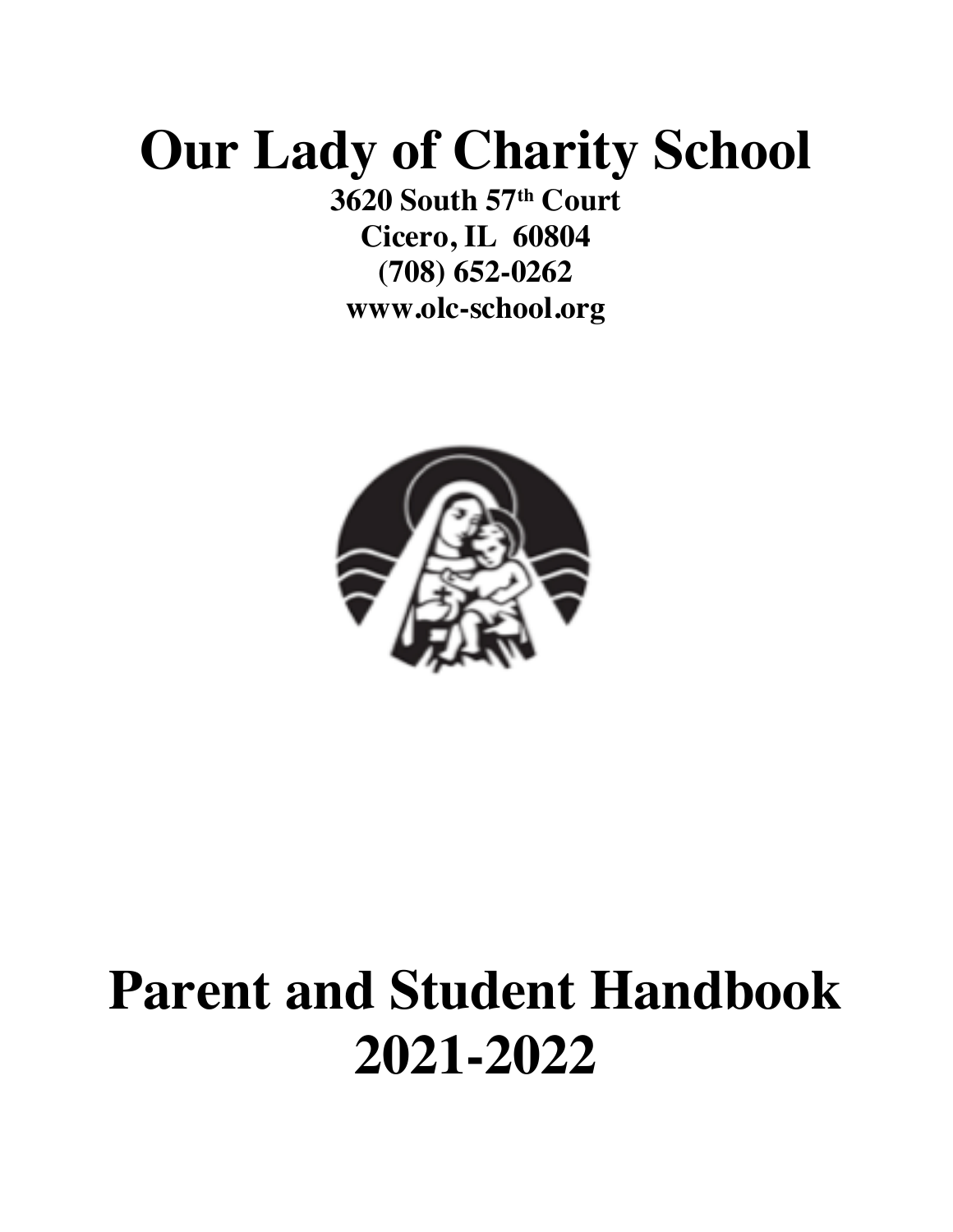# **Table of Contents**

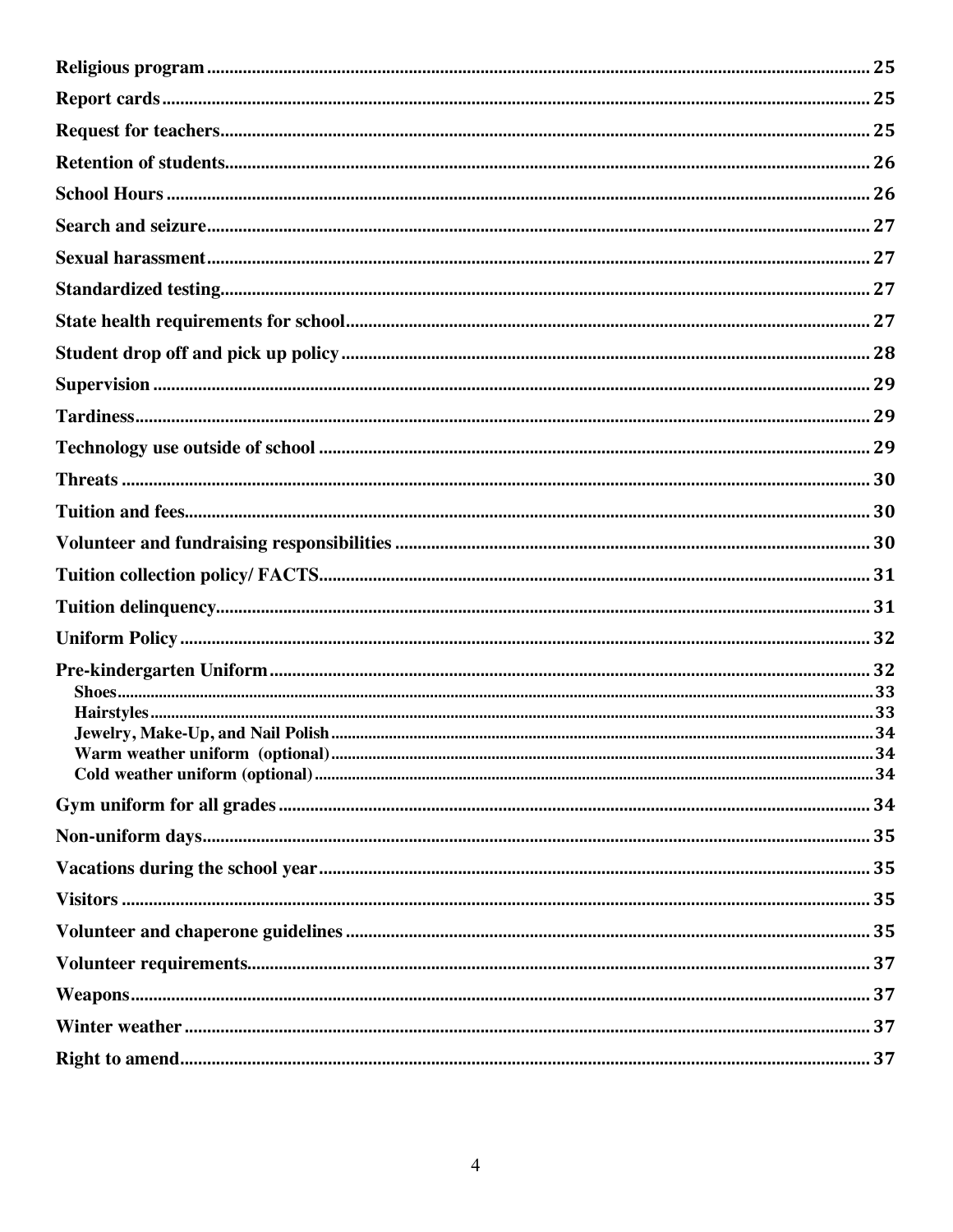#### **Mission statement**



Inspired by our faith, Our Lady of Charity School provides the intellectual and moral foundation for children to become saints and scholars, disciples of Christ and leaders in the community. With enlightened minds and zealous hearts, we will change the world.

# **Philosophy**

It is a major goal of Our Lady of Charity School to help each child develop spiritually, intellectually, emotionally, physically, morally, and socially to his/her fullest potential. The children of Our Lady of Charity School are separate individuals who approach the world of learning with various levels of development, natural ability, and backgrounds. Hence, they learn in different ways. The teaching community will address these differences through a variety of learning experiences, adjusting the curriculum to the perceived needs of each child. In all that it attempts to do, the school recognizes the parent as the primary educator of the child.

The school builds on and enhances what is learned within the family; school and family are partners in the education of the child.

Recognizing the need to develop the whole child, Our Lady of Charity School is dedicated to academic excellence in a Catholic environment. We believe that this environment must fulfill five pillars of excellence: Catholic Spirit, Academic Excellence, Collaborative Leadership, Community Focus, and Commitment to Service.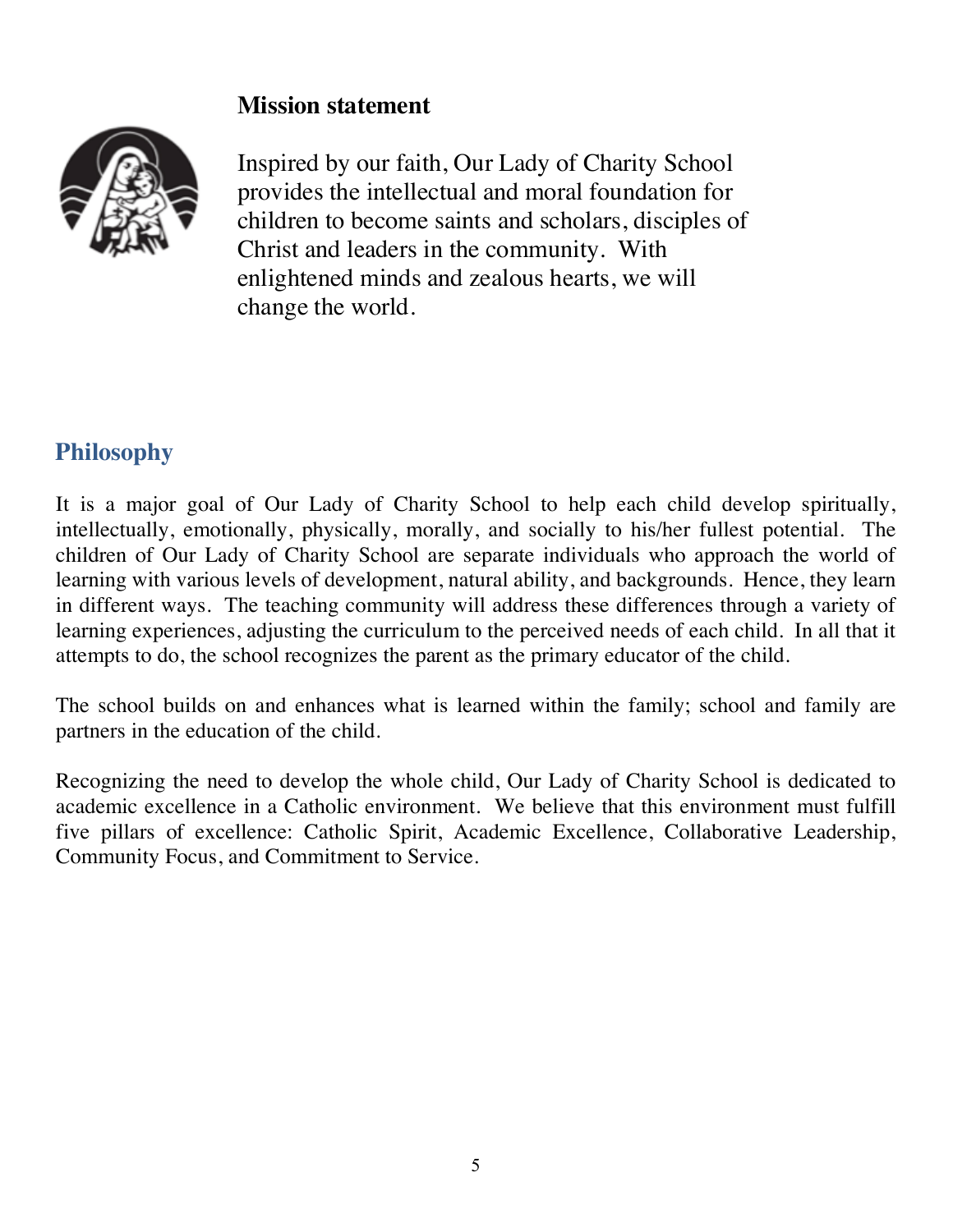#### **Catholic Spirit**

Students are called to become holy by witnessing to the Gospel message. They learn the traditions of the Catholic Church in order to help them grow in their faith. Students and staff are actively involved in the life of the parish, attending the Sunday celebration of the Eucharist in conjunction with their involvement in the various parish organizations.

#### **Academic Excellence**

Our Lady of Charity School is a beacon of excellence in the western suburbs. Students are challenged to acquire knowledge and pursue truth. Our Lady of Charity offers academic programs that inspire the intellect and maximize the potential of each student to gain the requisite knowledge, concepts, and skills to become thinking, productive, responsible citizens.

#### **Collaborative Leadership**

Our Lady of Charity School is in the business of developing human potential. We value our staff as the lifeblood of the school. Our Lady of Charity is a sought after teaching institution that exemplifies the highest professional standards and innovative instructional practices. Faculty and students alike are challenged to assume leadership roles, not only in the school, but in the parish and community as well.

#### **Community Focus**

Our Lady of Charity is committed to fostering an informed community where all members feel heard, supported and involved. Involved parents will serve as catalysts to unite the community in support of education.

Our Lady of Charity is a just and inclusive community in which people from different cultural, ethnic, and racial backgrounds learn, live and work harmoniously with mutual respect and without compromising their beliefs and identities.

#### **Commitment to Service**

Students, parents and staff are filled with a time-honored devotion to the Catholic tradition. Together we share a common belief that we have each been created for a reason. As members of our faith community, we readily acknowledge God's generous gifts as evidenced by the many talents and skills we unselfishly share in the Christian service of others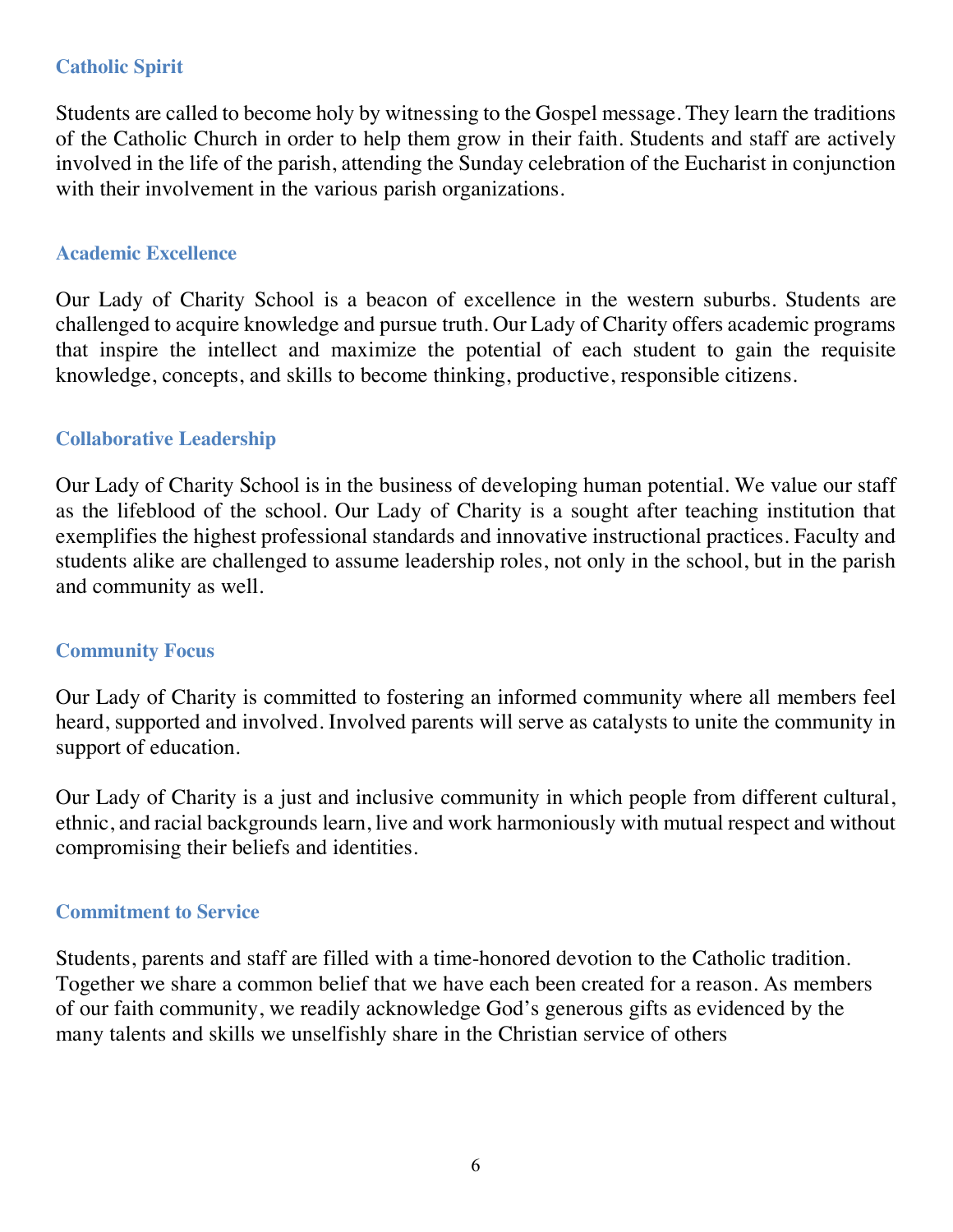# Administration and staff 2021 – 2022

| Rev. Sergio Mena        | pasto        |
|-------------------------|--------------|
| Mr. Frank Zarate, Jr.   | <u>fzara</u> |
| Mrs. Rebecca Cornacchia | rcorn        |
| Ms. Candelaria Rosales  | crosa        |
| Mrs. Norma Avalos       | nava.        |
| Mr. Sean Knight         | skigh        |
| Ms. Julie Contant       | jcont        |
| Ms. Marisa Villaseñor   | mvill        |
| Ms. Kate Cary           | kcary        |
| Ms. Helen Immordino     | himn         |
| Ms. Mary Tierney        | mtier        |
| Mr. Karl Holub          | kholu        |
| Ms. Maura Mullins       | mmu          |
| Mr. Joseph Letendre     | jleter       |
| Ms. Margaret Sweeney    | msw          |
| Ms. Ana Alvarez         | <b>TBA</b>   |
| Mr. Daniel Lopez        | dlope        |
| Mr. Eric Mendoza        | emen         |
| Ms. Lisa Johnson        | ljohn        |
| TBA                     | fsp $@$      |
|                         |              |

pastor@olc-school.org fzarate@olc-school.org rcornacchia@olc-church.org crosales@olc-school.org navalos@olc-school.org skight@olc-school.org jcontant@olc-school.org mvillasenor@olc-school.org kcary@olc-school.org himmordino@olc-school.org  $m$ tierney@olc-school.org  $kholub@olc-school.org$  $mmultins@ole-school.org$  $j$ letendre @olc-school.org  $m$ sweeney@olc-school.org dlopez@olc-school.org emendoza@olc-school.org ljohnson@olc-school.org fsp@olc-school.org

## **Admission policy**

Our Lady of Charity is operated under the auspices of the Catholic Bishop of Chicago, a sole corporation, in the Archdiocese of Chicago. Our Lady of Charity admits students of any race, color, sex, religion, national or ethnic origin to all the rights, privileges, programs, and activities generally accorded or made available to students in this school. Our Lady of Charity School does not discriminate on the basis of sex, race, color, or national and ethnic origin in the administration of educational policies, athletic or other school-administered programs.

Our Lady of Charity School is open to all children whose parents want academic excellence, traditional discipline, and a total religious education program. Preference for admission will be given to registered members of Our Lady of Charity Parish.

A child entering Our Lady of Charity must be in compliance with the age requirements of the State of Illinois.

For admission of a child to Preschool or Kindergarten, parents shall present:

- 1) an official copy of the child's birth certificate
- 2) the baptismal record (if applicable)
- 3) the required State of Illinois health records
- 4) the latest report card and test scores from the school that child is transferring from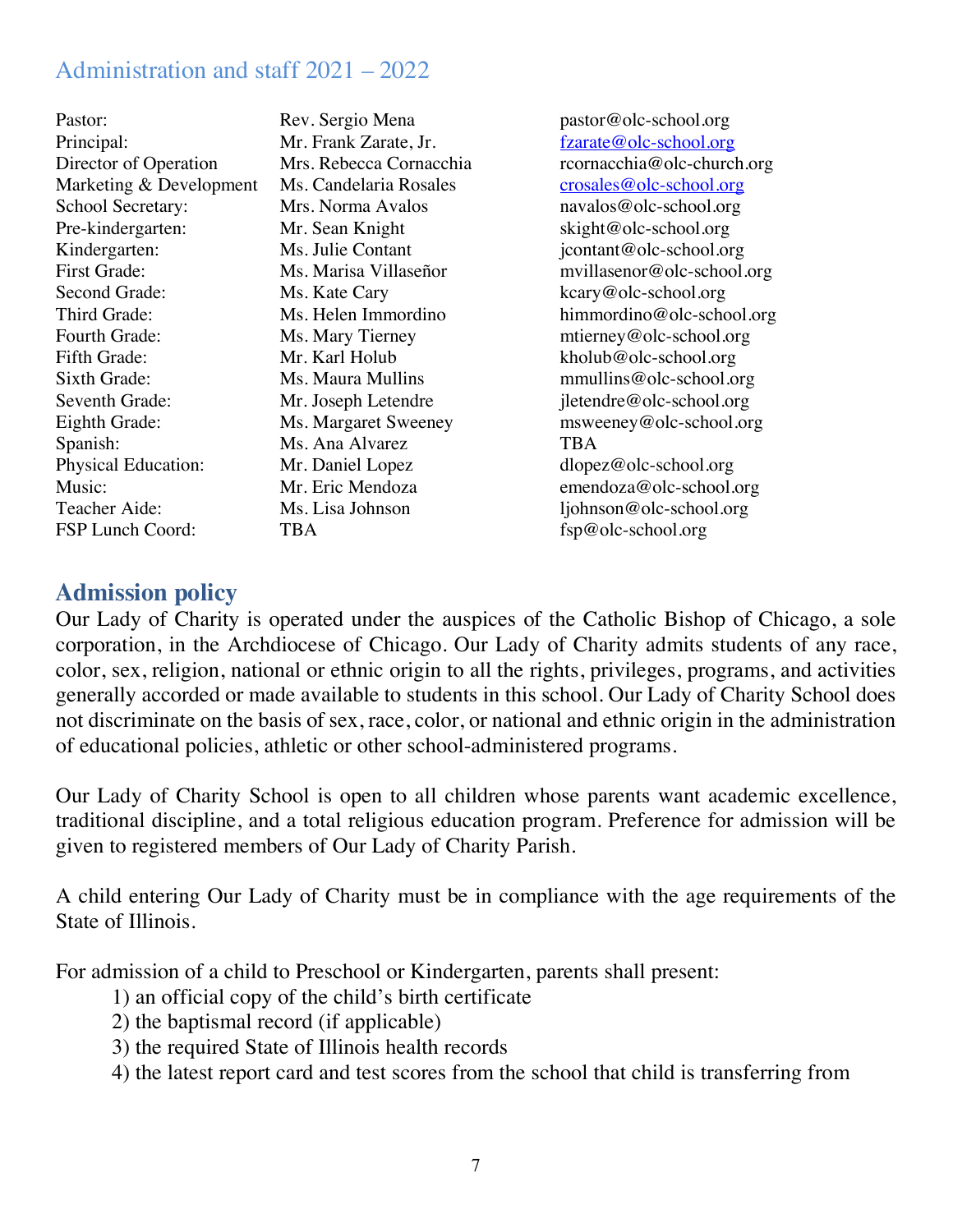Children entering Preschool must be three years of age on or before September first. Children entering Kindergarten must be five years of age on or before September first. Children entering First Grade must be six years of age on or before September first.

Our Lady of Charity strives to provide for its students needs. We recognize that some students may have special needs. WE will work with the public school districts to attempt to identify these students and to implement recommendation based on testing and evaluations; however, due to limited resources, we may not be able to serve all of these students and their unique and special needs.

All new and transfer students are welcome and will be accepted on a probationary period of 90 school days at Our Lady of Charity School. During this probationary period, students are expected to maintain passing grades, have no major disciplinary issues, or require accommodations that the school physically of financially in incapable of supporting. Students with special learning needs may be accepted if the school has the staff and ability to make the necessary accommodations for the child's academic growth and success. During the 90 day probationary period, if the school determines that the student is unable to perform with adequate growth in this environment, any prepaid tuition will be prorated and refunded.

# **Athlete Policy**

Our Lady of Charity offers an athletic program for student athletes. Representing the school athletic teams is both a responsibility and a privilege. Each student athlete is expected to maintain good academic grades (minimum grade of C in all classes), a good behavior record in school, and appropriate demeanor in athletic practices and competitions. Failure to fulfill any of these expectations may result in the athlete's suspension or removal from the athletic program.

Absence from school on a given day mandates absence from participation in athletics that day.

# **Attendance**

When a student is absent from school for any reason, the school office should be notified at (708) 652-0262 extension 201 between 7:30 a.m. and 8:30 a.m. Students who are absent due to illness or who leave school early due to illness may not return that day to participate in any extra-curricular activity. Students who have been absent for five or more consecutive days must also bring a dated note from a physician which states the reason for the absence and assures the school that the student's presence creates no health danger to other students.

Frequent absence (except for serious illness) will not be tolerated and could result in the retention of a child the following year. Upon returning to school, the child is responsible to make up any work prescribed by his/her teacher. Families of students who are habitually absent will be referred to a social worker.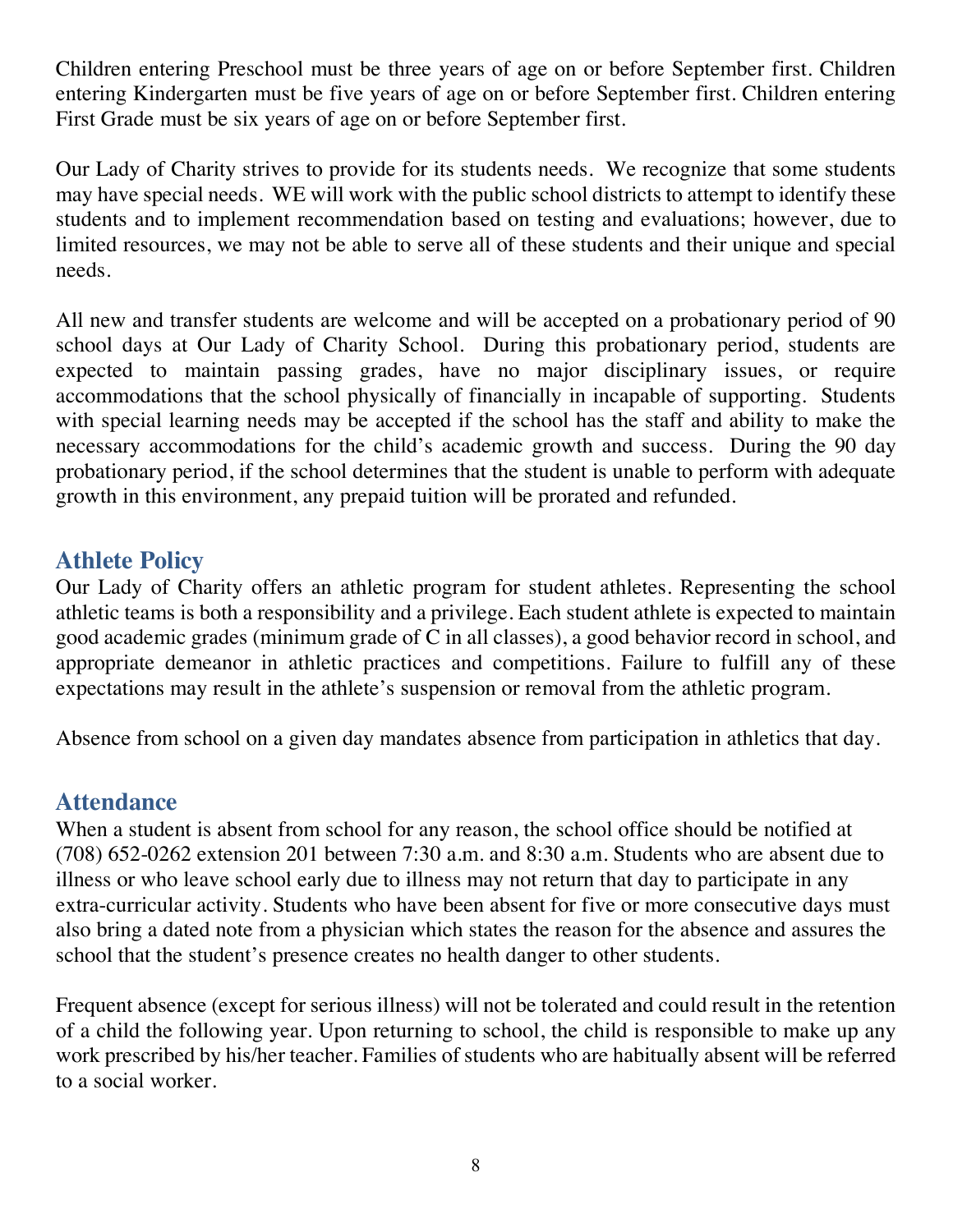For each day a student is absent, they will be given two days to make up any missed classroom and homework assignments. Special arrangements will be made for any student missing a significant amount of days due to an extended illness.

## **Before/ After school program**

The before care program is available from 7:00 a.m. to 7:45 a.m. The after school program hours are 2:40 p.m. to 6:00 p.m. Registration forms and more information are available for this program in the school office. Registration is \$10 per family. Before care will be charged at \$5.00 per child and after care will be charged at \$10.00 per child. All charges are billed to FACTS. Once a family falls more than 30 days behind in payments they will receive a warning letter; if the family does not bring their account up to date and falls further behind (60 days), the school will no longer allow their students to partake in this service and the family will be forced to make other arrangements. If the family has a hardship case they must arrange, with the principal, a payment plan in order to remain in the program.

### **Bicycles**

Students may ride bicycles to school. Helmets are recommended. The bicycle rack is located next to the north school entrance. Bicycles should be locked in the bicycle rack with individual locks. The school is not responsible for damage to or theft of bicycles. Bicycles should be registered with the local police department.

Students may not ride their bicycles on any school/parish parking areas before, during or after school hours. Bicycles are to be walked to and from the bicycle rack. Students may not carry passengers on their bicycles and are expected to observe courtesy and traffic regulations while riding their bicycles.

Skateboards, scooters, and roller blades/skates may not be used or brought to school/parish property. The school/parish is not responsible for any damage to or thefts of skateboards, scooters, roller blades/skates, and other sports equipment on school/church grounds.

# **Bullying/ Harassment**

Bullying is contrary to Gospel values and has no place in the Catholic school. Intimidation or disrespect of any person is unacceptable in the Catholic school community. Bullying is an intentional, repeated, hurtful act (physical, verbal, emotional, or sexual) committed by one or more persons toward another person or persons.

The Pastor, administration, and staff of Our Lady of Charity School believe that all students and employees are entitled to work and study in school-related environments that are Christcentered and free of harassment. The school will treat complaints of harassment seriously and will respond to such complaints in a prompt, confidential, and thorough manner. Harassment of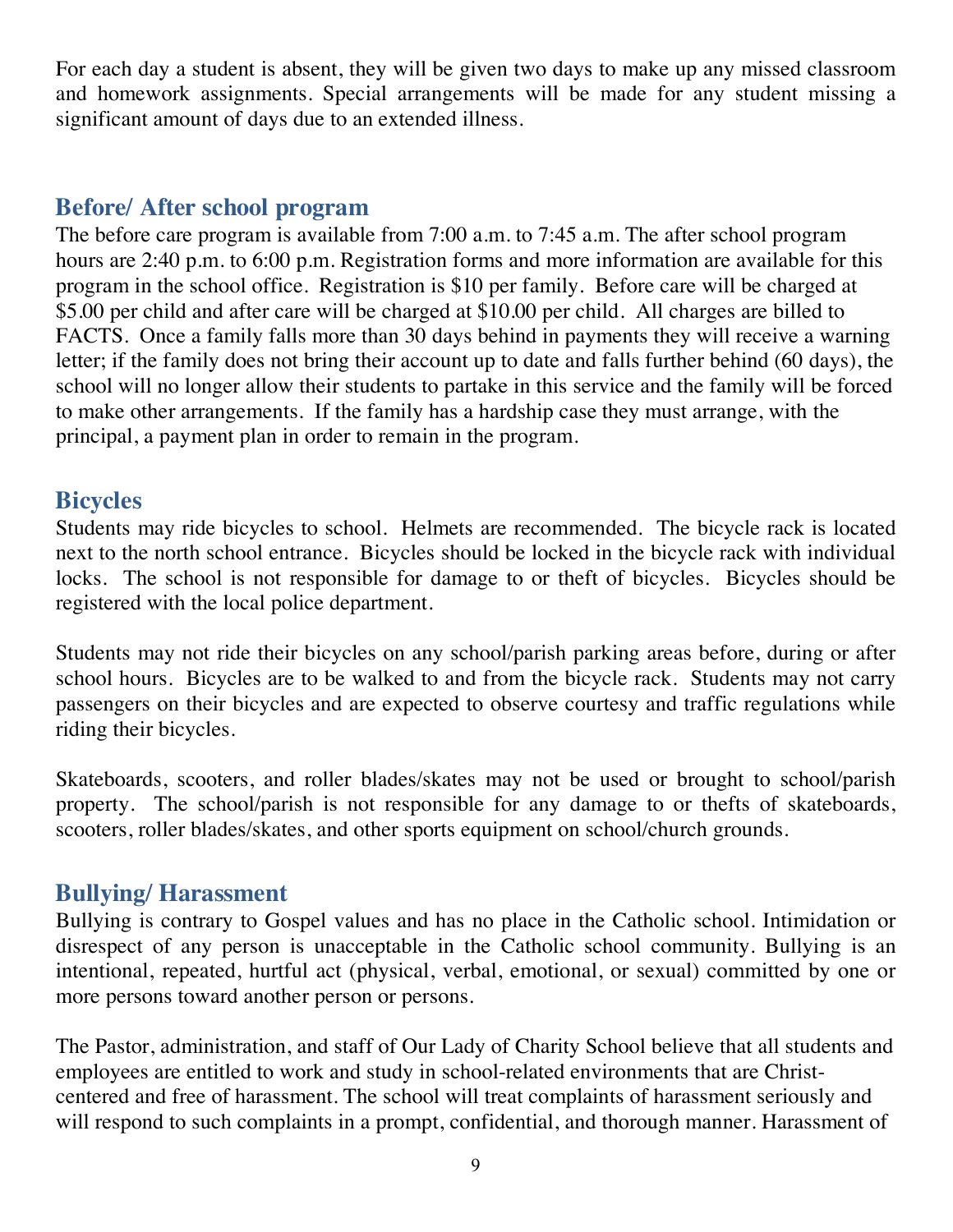any type will not be tolerated and appropriate disciplinary action will be taken. Disciplinary action may include suspension, expulsion, or termination.

According to state law and Our Lady of Charity, bullying/harassment are characterized by:

- Aggressive behavior toward others
- Intentional, repeated acts over a period of time
- An imbalance of power between the bully and victim

Bullying actions in any form, including use of the Internet and other electronic devices, are unacceptable and will not be ignored. Children are unable to eliminate acts of bullying / harassment without adult support and guidance. Teachers, administrators and the community must work together to eliminate bullying / harassment. The cooperation of all is imperative.

# **Care of Books and Equipment**

All books and equipment are to be properly cared for. Compensation will be expected for classroom books, library books or equipment that are lost or damaged. This includes writing in/ on non-consumable texts, desks, and materials of other students.

# **Cell phones**

The following guidelines must be followed for students who bring cell phones to school. If these guidelines are not followed, students who disregard the guidelines will no longer be permitted to bring a cell phone to school.

- **Upon entering the building, cell phones must be turned off.**
- Students must turn their cell phones in to their homeroom teacher at the start of each day. Phones will be kept in a locked location and given back to students at dismissal. Cell phones of students in 4th grade and younger must be stored in book bags and kept in the student closet throughout the school day.
- Cell phones may be used by students to contact parents after dismissal or during an extra curricular activity if given permission by the faculty supervisor. Use of phones on the school premises should be confined to communicating with parents.

If a staff member observes a student using a cell phone outside the aforementioned guidelines, they will take the phone. Parents must schedule a conference with the principal for the return of the phone. The school is not responsible for any lost, stolen and/ or damaged cell phones.

# **Chewing gum**

Chewing gum is not permitted in the school.

# **Code of conduct guidelines**

- Follow directions of teachers and staff.
- Listen to instruction attentively.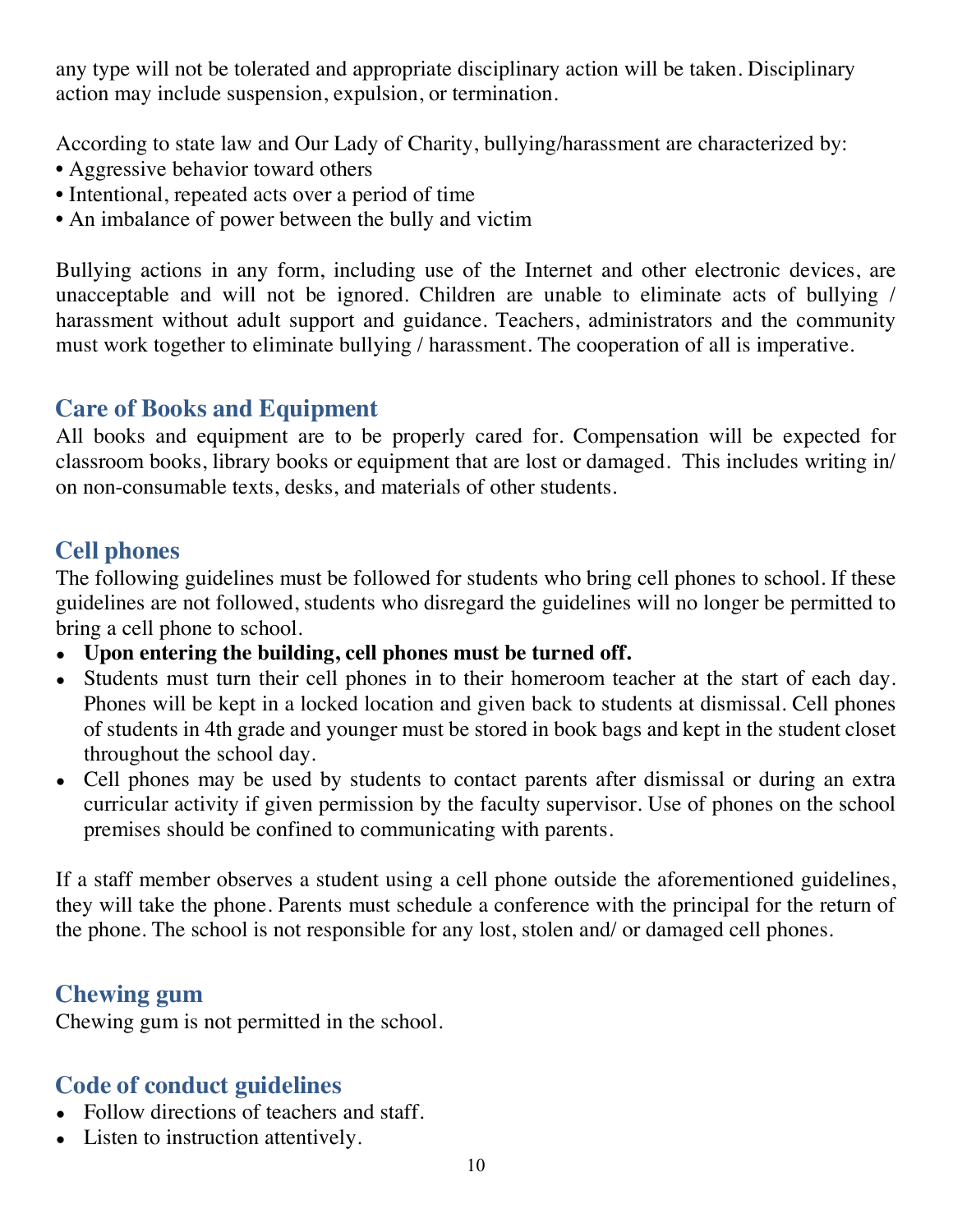- Be polite to teachers, classmates, staff and visitors to our school.
- Be prepared for class
- Speak when recognized.
- Care for school property and the belongings of others.
- $\bullet$  Be helpful to others
- Be honest in our work and friendships.
- Show trust and compassion to our friends, classmates, teachers, staff and volunteers.
- Be reverent and prayerful in Church, and during times of prayer and worship.
- Use language, words and actions that foster friendships and not fights or teasing.
- Observe a "hands off" policy

We, at Our Lady of Charity, are here to ensure that each child has the opportunity to learn and to develop his/her fullest potential. Students will, therefore, not be allowed to deprive themselves or others of the opportunity to learn in an orderly environment that is conducive to learning.

Should a student fail to observe a rule or policy, disciplinary action will be taken.

# **Conflict**

Difference of opinion is essential in the varied experiences of school. When a parent disagrees with a teacher's decision, the following guidelines should be followed:

- The teacher should not be disagreed with or criticized in the presence of the child.
- The parent should communicate with the teacher as soon as possible and seek to resolve the conflict.
- Should a disagreement ensue, a school administrator may be contacted (by teacher or parent) to mediate the situation.

# **Consequences for multiple and/or grave offenses**

Teachers will make contact with the parents to advise them of continued misbehavior or serious misconduct. Any subsequent behavior issues during that marking period will result in a principal/parent/teacher conference. If behavior is not modified, the student will be suspended or expelled.

Grave offenses such as the use of profanity towards a staff member or classmate, violence towards a teacher/staff/student, use or possession of drug materials, weapons, alcoholic beverages, smoking materials, gang related symbols, insignias, clothing, hair, make-up designs, vandalism to school or staff property, may result in an **automatic suspension or expulsion.**

Decisions regarding suspension and expulsion will be made by the principal.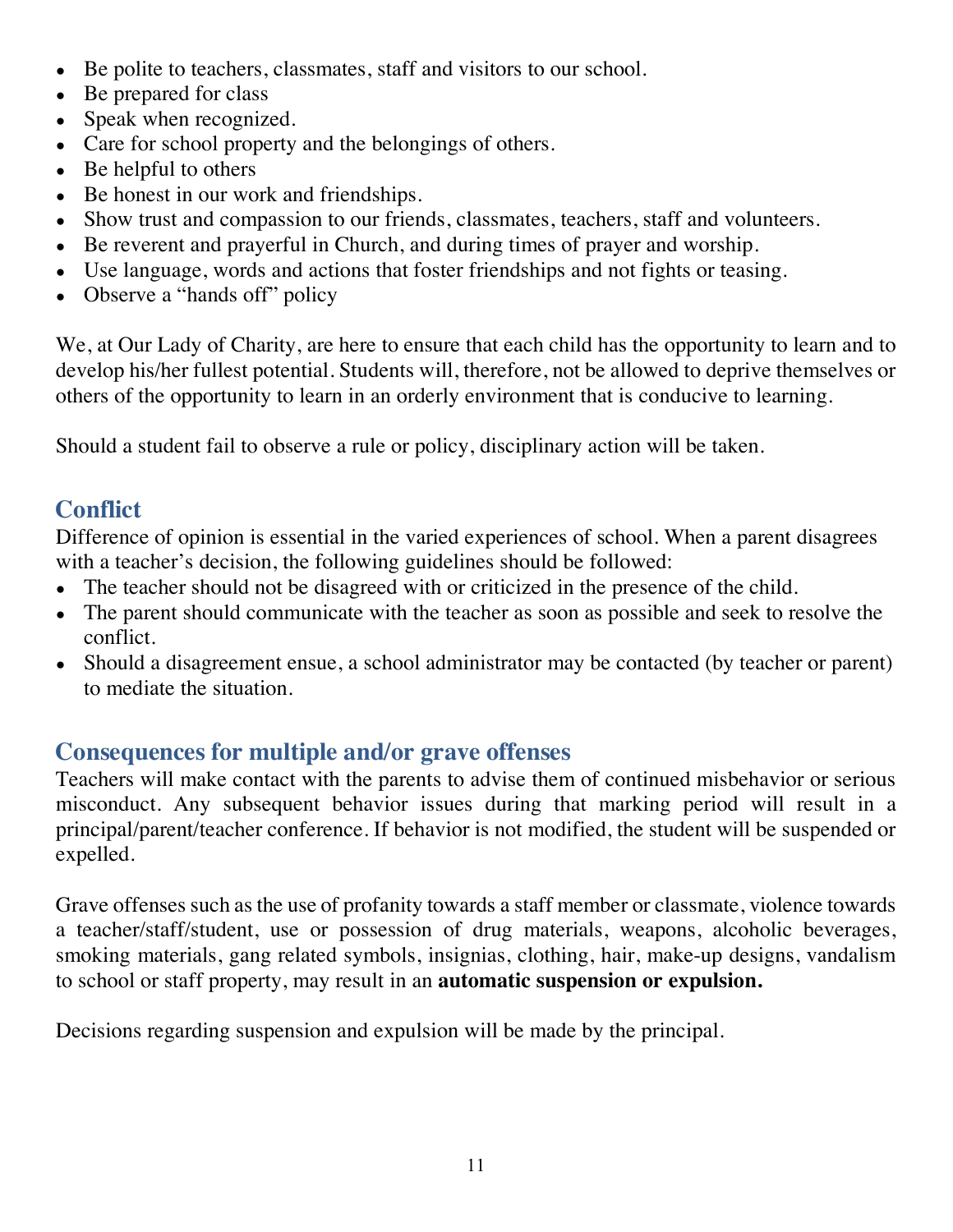# **Covid Protocols**

Protecting the health and safety of our students and school staff while providing them with an excellent, in-person academic experience remain our priorities. Based on the guidance of the Centers for Disease Control and Prevention (CDC), the Illinois Department of Public Health (IDPH), consultation from our team of medical advisors, and our Archdiocesan COVID-19 Task Force, we plan a return to near-normal, pre-pandemic school operations while maintaining select safety protocols to ensure a healthy, in-person learning environment. While there remains the potential for some adjustments considering the growing prevalence of the delta variant and stalled vaccination rates, please note the following:

#### **Returning to full pre-pandemic, near-normal operations**

- Regular weekly school Masses will resume
- There will no longer be cohorts; however, every classroom will maintain an assigned seating chart since any necessary quarantines will be limited to only the students in closest proximity to any COVID-positive student (i.e., fellow students seated in front, back, left or right).
- All extracurricular activities, athletics, theater, music, clubs, field trips, etc., will resume.
- Resuming before- and after-care programs.
- Library and computer labs will reopen.
- Wellness checks or staggered drop-off/pick-up schedules will no longer be required.
- In keeping with State of Illinois mandates and with the recommendations of public health authorities, we will start the school year requiring masks for all individuals while inside school buildings, regardless of vaccination status.
- No masks are required outdoors, regardless of vaccination status.

#### **Safety protocols for the 2021-2022 school year**

- Students who are ill or are experiencing COVID-19-like symptoms MUST stay home.
- We will follow prevailing local health department guidelines concerning quarantines.
- Classrooms and activities will be arranged to maintain 3 feet of physical distancing indoors whenever possible.
- Students and staff will be encouraged to sanitize hands upon arrival to the classroom and throughout the day as a good hygiene practice, and to use water bottles instead of drinking directly from water fountains.

#### **Lastly, providing proof of vaccination will be extremely helpful for contact tracing purposes and to ensure that vaccinated students, if exposed, are not included in any quarantine requirements.**

Any student without a COVID-19 vaccination card on file, who is determined to be a close contact, will immediately quarantined until proof of vaccination is received. Your school's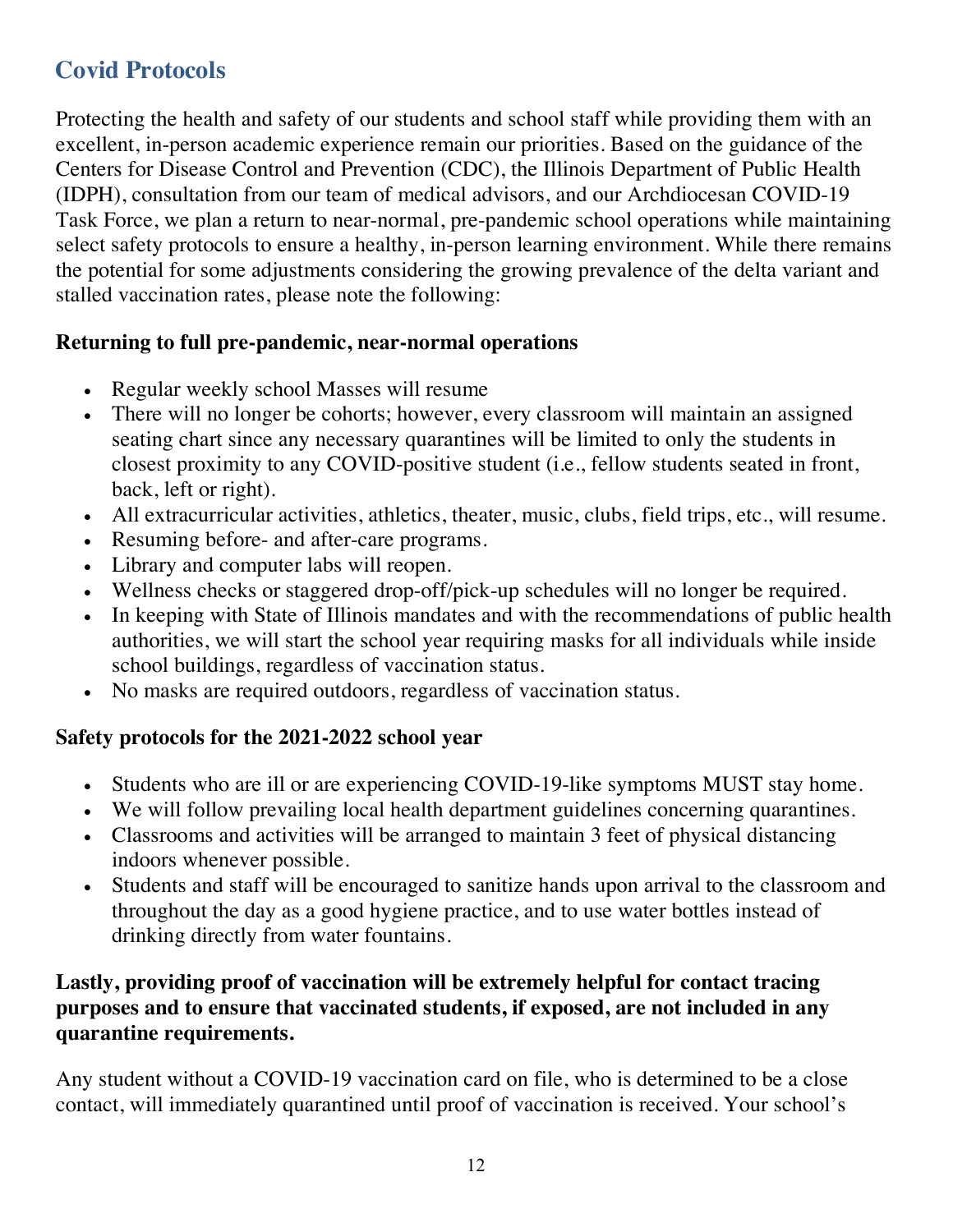leadership will provide more information about this in the coming weeks. Vaccination information will be kept confidential as with all other student records and medical history.

Again, we expect to have a final determination on the use of masks for unvaccinated individuals by early August. We will re-assess these guidelines, as necessary, during the academic year to ensure safe operations of our schools. For the sake of everyone's health and our collective ability to fully overcome the COVID-19 virus, we will continue to encourage vaccinations for faculty, staff and students over the age of 12.

## **Custody**

If parents are divorced or separated, the school presumes that both parents have access to the children, as well as to educational information. Unless the custodial parent can provide the school with proper court documentation, the school has no other recourse than to allow the child to go with the other parent or share educational information with the non-custodial parent.

A grandparent or a stepparent is not the legal guardian of a child unless appointed by court order. When a document calls for the signature of the parent or guardian, a signature of a stepparent or grandparent does not suffice.

## **Delinquent accounts**

- Any family that is delinquent in their account must contact the principal immediately and make necessary arrangements to make the account current.
- School families with a past due balance may be excluded from classes at the end of the first marking period and again at the end of the second marking period.
- Our Lady of Charity School reserves the right to impose appropriate penalties in those situations where delinquent tuition problems persist. These may include, but are not limited to, denial of re-enrollment, suspension of students, restricting student participation in extracurricular activities, and withholding of transcripts and records as prescribed by law.

The following rules are in effect:

- A late fee of \$30 will be assessed for payments that are not received on time.
- Bank charges of \$30 for checks returned for insufficient funds will be added to the outstanding tuition balance.

# **Detention system**

A schoolwide detention system is in place. The system will be primarily used for students in grades 1-8. Any faculty or staff member can issue a detention to a student who is not adhering to acceptable standards of conduct.

Detentions will be served after school from 2:50 p.m. - 3:30 p.m.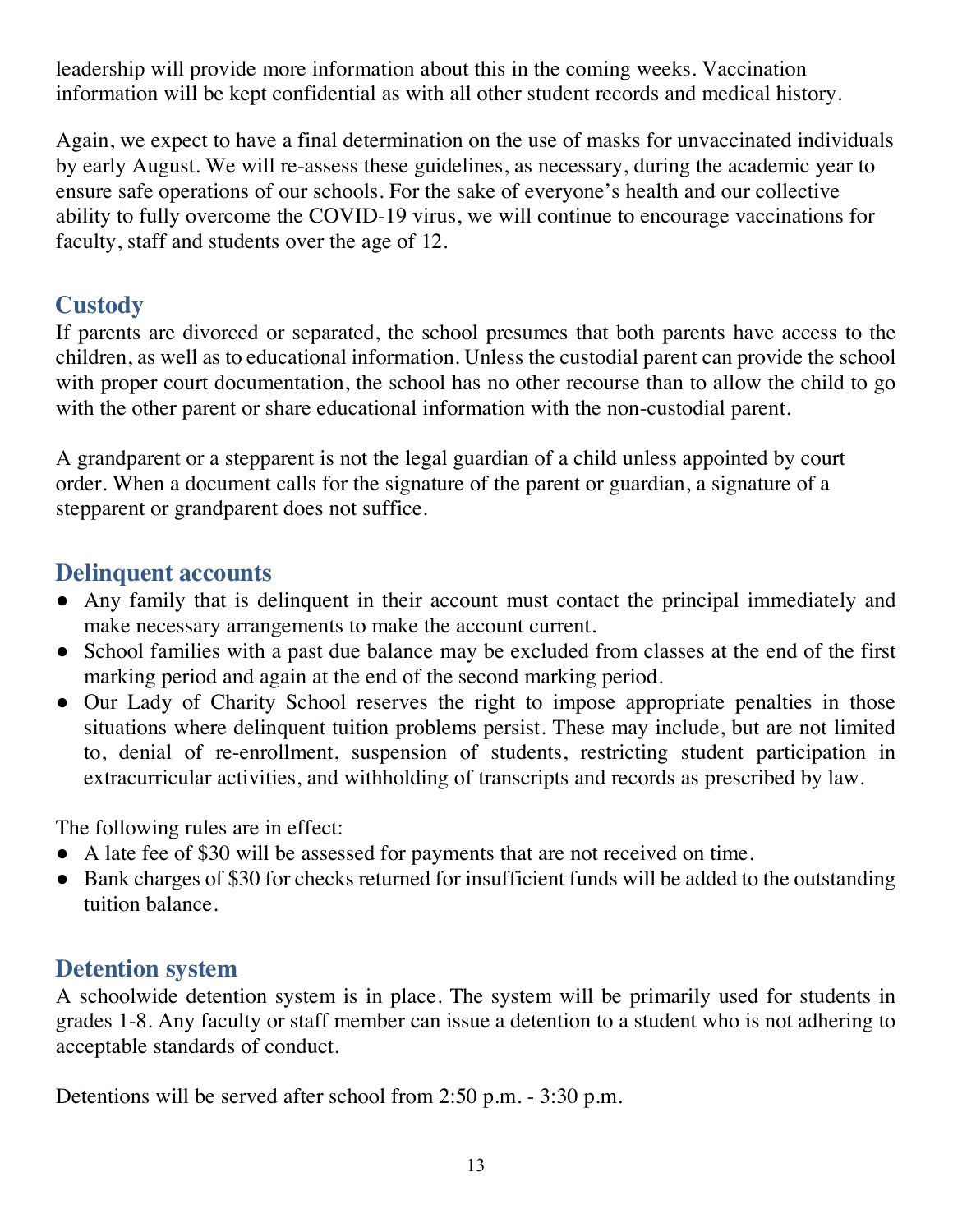# **Discipline**

Our Philosophy of Discipline is knowledge and formation that develops self-control and character and fosters service and compassion. The foundation of Christian behavior rests on the words of Jesus, who taught his disciples and calls upon us today to "love one another as I have loved you." Within the context of this directive, our Lord has given us his expectation of all adults and students in our school. That is to show kindness and give respect in the modeling of Christian love for one another.

All teachers maintain a classroom management plan for their classroom that is reflective of the philosophy and mission of Our Lady of Charity School. Discipline is instructional in nature, allowing students to recognize their mistakes and learn from them. Parents are advised of classroom procedures by each individual teacher at the outset of the school year.

## **Drugs**

Possession, use, or distribution of drugs or alcohol in school, on school property, or at a school function by a student, will not be tolerated. Such behavior may result in an immediate suspension and / or expulsion from school.

Our Lady of Charity School officials reserves the right to inspect all school and/or personal property on its campus.

## **Early dismissal**

If a child needs to leave school early or for part of the day, the following procedures need to be adhered to:

• A child is to bring a note explaining the reason. The homeroom teacher is to initial the note and place it in the homeroom envelope.

The main office will retain the note.

At the time of dismissal, the child will report to the main office be picked up in the office.

• If a child is returning to school, the child is to pick up an office permit with the return time noted and then re-enter the classroom. Under no circumstances may a child leave the premises without approval from the administration.

### **Electronic devices**

Many students have become accustomed to using digital music players and other electronic devices and carrying them at all times. Under no circumstances will the school be responsible for lost or stolen electronic devices that are brought to school. All valuable items should be left at home. If a student uses any electronic device at school without the permission of the teacher, the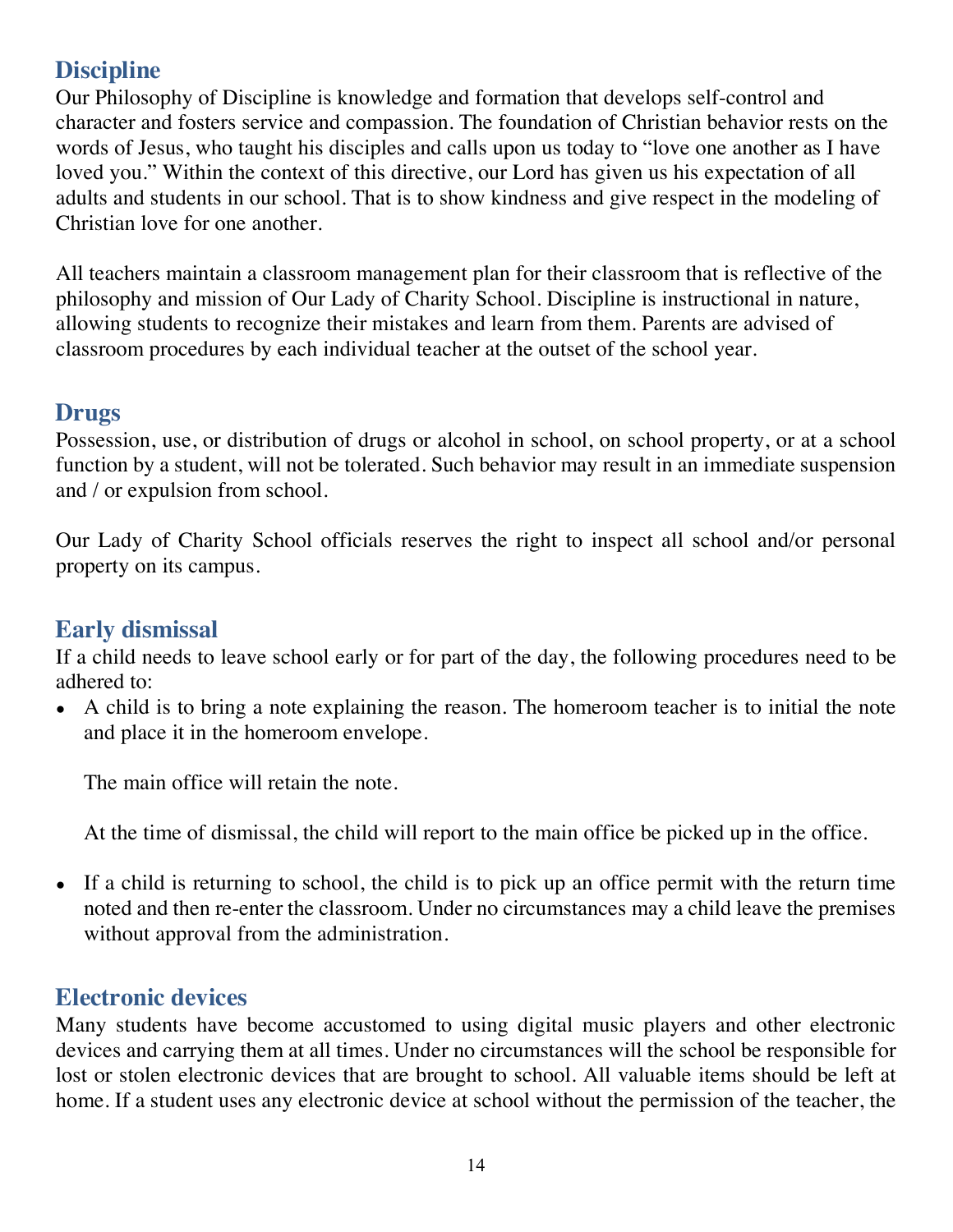item will be confiscated. A parent must come to the school to retrieve the confiscated item from either the teacher or principal.

## **Emergency accident procedure**

If an accident involving a student occurs, the child is sent to the school office. If there is any doubt as to whether the individual should be moved, the school office will be contacted and the proper authorities will be notified.

Please note: by signing the "Medical and emergency notification information" form, you have authorized the school principal or an authorized staff member to obtain necessary medical services that may be required for a child if parents or guardians are unavailable. By signing the aforementioned form, you have agreed to assume responsibility for any diagnosis/treatment and/or for medication deemed necessary. Therefore, it is of paramount importance that all personal information listed on the emergency cards be accurate and up to date.

All injured students requiring medical attention will have an Accident Report Form sent to Gallagher-Bassett Insurance Company. The main office will handle the filing of the report.

### **Emergency closings**

In severe weather please refer to Our Lady Charity's website or Facebook page for any emergency closing of school. Before a decision to close school is made, the following factors are considered:

- 1. The decision of our local public schools
- 2. Safety of walking or driving
- 3. The ability of teachers to get to school

You will get a phone call, e-mail blast, and/ or text message via our automated system in case of school closing. It is a parental obligation to make sure the contact information the school has is current.

Information stating that school will be closed will be posted at

www.emergencyclosingcente.com, on the school website (www.olc-school.org), and on the school Facebook page as soon as it becomes available. If nothing is posted, school is open.

# **Enrollment**

Students will be admitted to Our Lady of Charity according to the following:

1. Students from school families who are currently enrolled or who have siblings who have graduated from Our Lady of Charity School.

2. Students of parish families who are active members of the parish as of the year in which they seek enrollment.

3. Students from parish families who are active members of the parish as of the year in which they seek enrollment.

4. Students of families not currently registered in the parish.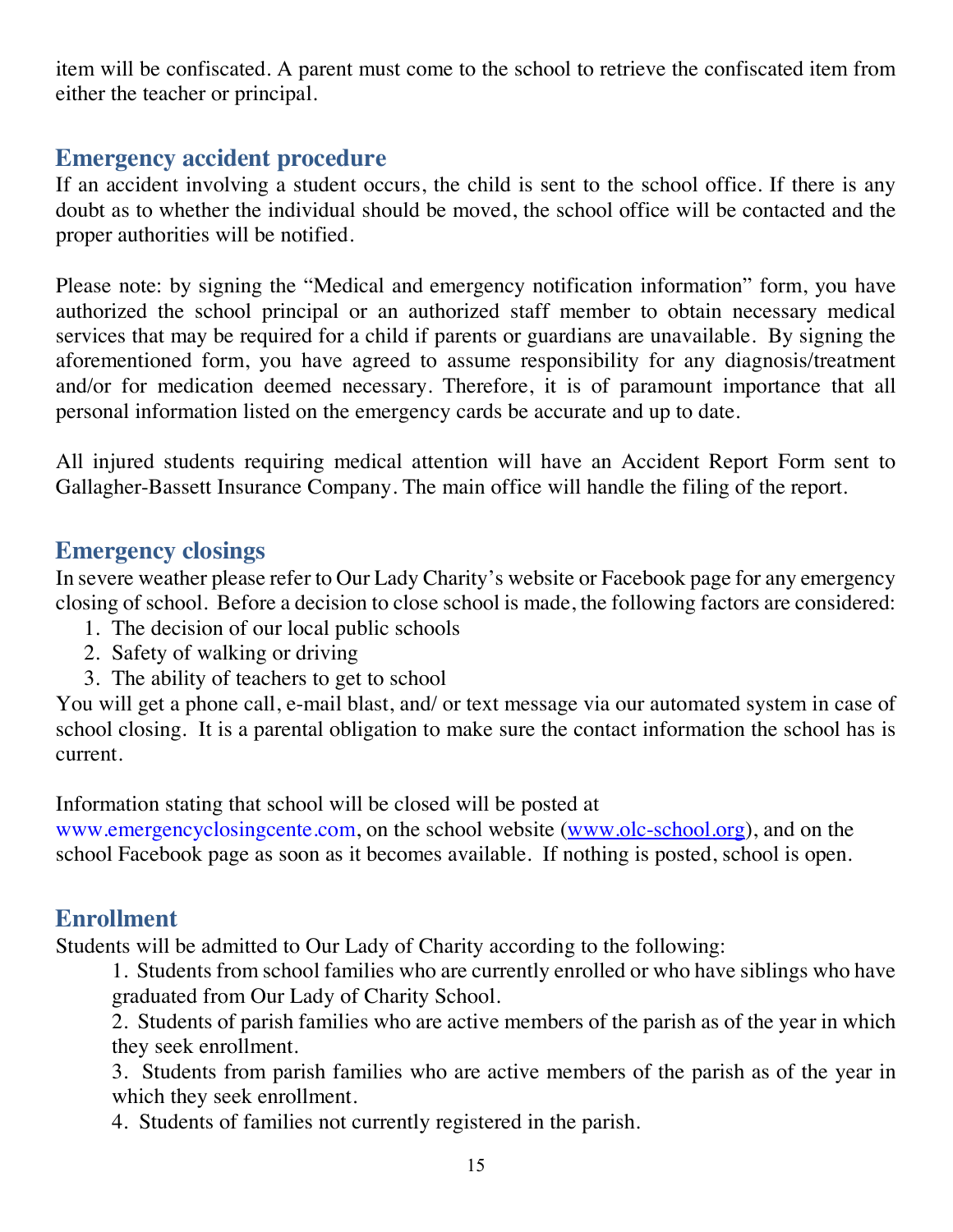Families of kindergarten students who will be new to the school and families and students entering a grade level where the number of applicants exceeds the number of students appropriate for the grade level will be prioritized for acceptance according to membership in Our Lady of Charity Parish.

A participating member of the parish is one who has registered with the Parish (length of time may be considered), regularly attends liturgy, and volunteers for the parish.

## **Financial assistance**

### **Tuition Grant Qualification and Process:**

1. Definition of a parishioner: All families who actively continue in faith development, financially contribute (as is possible) and attend mass regularly at any Catholic Church. Only registered parishioners of a Catholic parish will be considered for tuition grants.

2. Families requesting a tuition grant must complete the following steps:

a) Register for school and pay any corresponding registration fees.

b) Verify with the school office that they are in good standing with their tuition balances

c) Completely fill out FACTS Grant and Aid by set deadlines and all grant application forms, which will include W2 and federal tax information. (1040 forms)

d) All families that are eligible for Archdiocesan scholarships (such as Caritas) must apply before an award will be granted.

e) Must agree to provide all follow-up information requested.

f) Must keep all awards and correspondences confidential.

3. The Grant Application process will be as follows:

a) Families request a grant following steps listed in policy #2.

b) Grant Applications will be prioritized based on financial need as stated by FACTS Grant and Aid. .

c) All applications will be reviewed by the Financial Aid Committee, which will consist of the Principal, Director of Operations, Pastor or other Parish Priest, and may have a representative from the Parish Council. No active parent is allowed to sit on the committee.

4. Once a grant amount is decided upon, the applicant will be informed via e-mail as to the amount of the award. The school reserves the right to interview all/any applicants to determine validity of the data contained in the application.

5. The tuition grant is **only** applied to the tuition portion of the tuition and fees charged.

#### **Tuition Grants Timeline:**

1. Only students in good academic and disciplinary standing will be eligible for a tuition grant, along with financial need.

2. The total amount of grant money to be given out yearly will be determined each year by the Pastor, Business Manager, and Principal in accordance with the school budget.

3. All returning families **MUST APPLY** for aid **by APRIL 15th** of the current school year for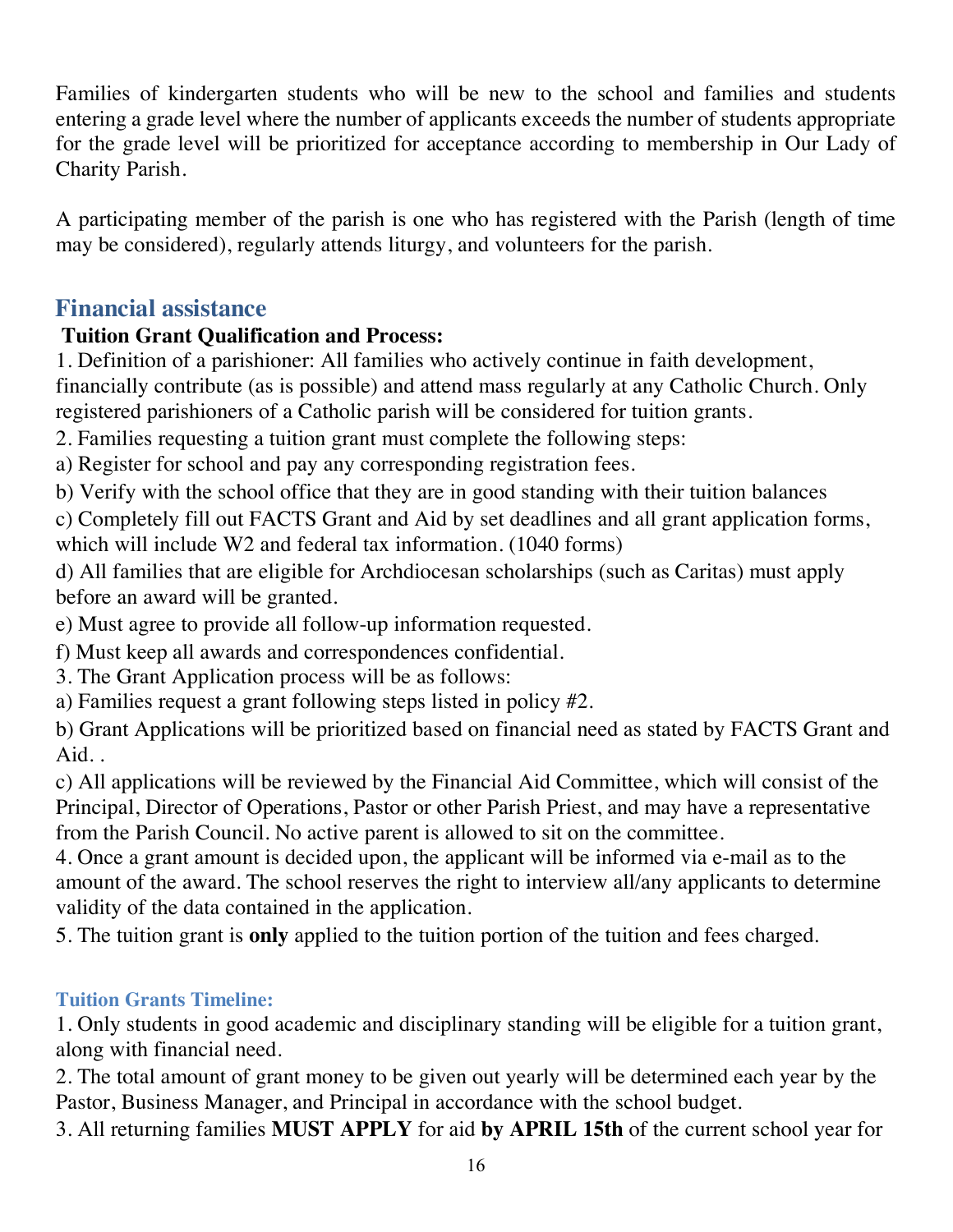aid awards for the following year.

4. All returning families who apply by the April 15th deadline will have their applications reviewed. Grant notification amount will be issued by June 1st.

#### **Firearms**

Firearms are not permitted on the property of Our Lady of Charity parish, with the exception of licensed and identified law enforcement personnel. This policy includes school employees.

## **Forgotten items**

Parents, at no time, will be allowed to deliver supplies or lunches forgotten at home to their child's classroom.

Being prepared for school is essential for a successful day. We expect our students to come with their needed materials daily. Items, including books forgotten at home, lunch, and classroom materials, are not to be delivered to the classroom. We want to avoid any disruptions in the instruction time and respect the learning environment.

# **Gangs**

Gang-related activities are contrary to Catholic social teaching and have no place in the Catholic school. Intimidation and disrespect of any person are unacceptable.

The following may be subject to disciplinary action:

- intimidation and threat of physical harm of others;
- symbols that may be gang-related in the manner displayed, including but not limited to jewelry, jackets, sweatshirts, caps or other forms of clothing;
- display of signs/symbols on paper, notebooks, textbooks, and other possessions that may be gang-related;
- conduct on or off premises that may be gang-related; and
- imitation of gang signs, symbols, actions, clothing, etc., at play before or after school, at recess, on or off school grounds.

Parents/Guardians are notified when their children are either suspected of being involved in gang-related activities or are a victim of gang-related activity.

Gang activity may result in probation, suspension, and/or expulsion.

The principal has the authority and responsibility to investigate and report suspected gang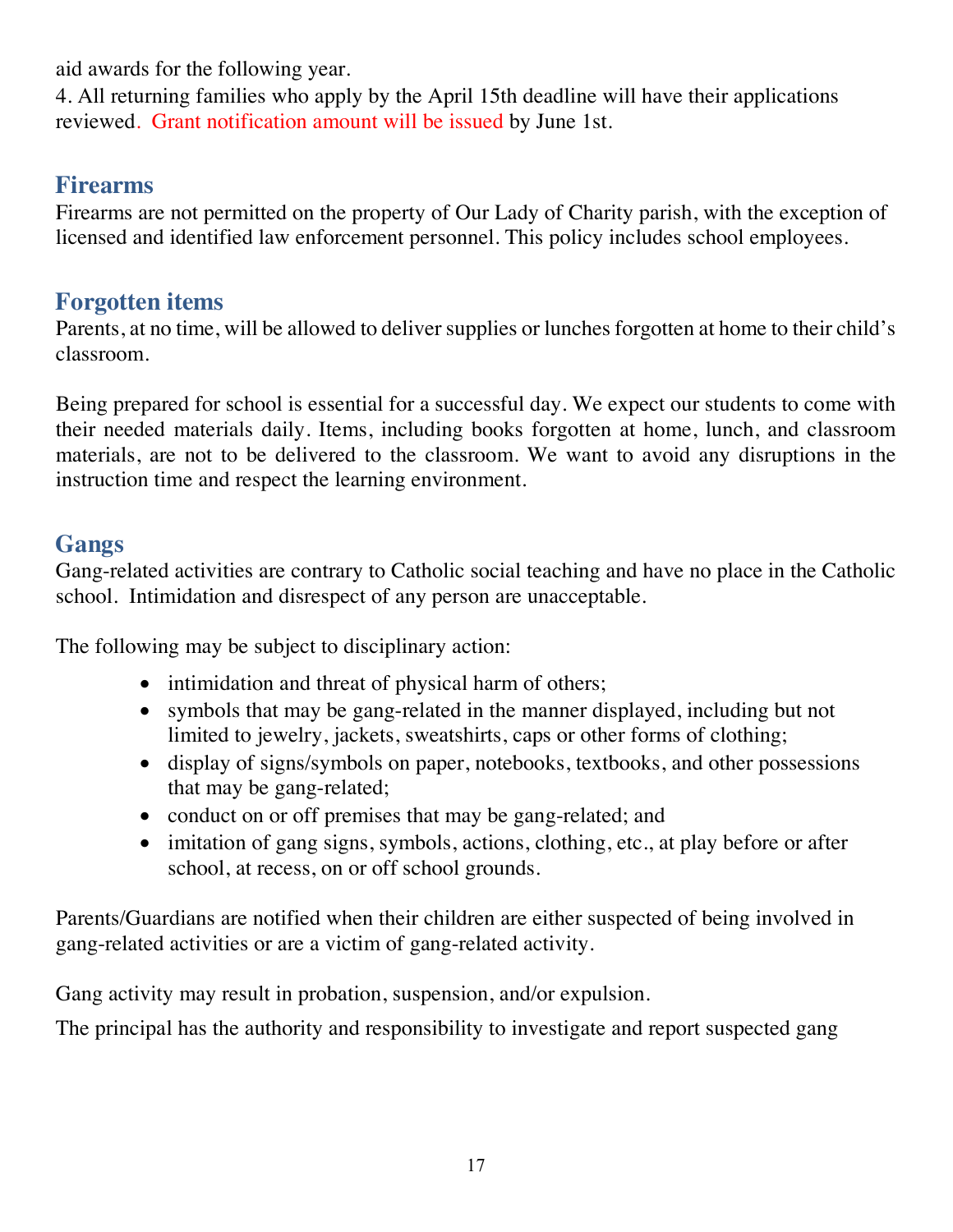## **Graduation requirements**

In order for an eighth grade student to graduate and receive a diploma from Our Lady of Charity School, the following expectations must be met:

- completed the school's academic requirements;
- achieved a passing grade on the Constitution of the United States and the State of Illinois examination;
- adhered to the school's code of conduct;
- returned all school materials; and
- maintained no outstanding balances on tuition or other required financial obligations.

Diplomas will not be awarded until all financial obligations are paid in full.

## **Head lice**

Head lice, on occasion, do affect our students. Procedures are in place to try to prohibit the spread of head lice. A child's head may only be privately checked for head lice if they exhibit symptoms. Parents will be notified if the child does have head lice. While head lice do not cause disease, they are a nuisance and can spread quickly. For that reason, parents are expected to pick up their child immediately to begin treatment. Treatment must be successful before the child can return to school. Siblings may be inspected for head lice also upon return to school.

#### **Health records**

Upon entrance to Our Lady of Charity, a child's health record must be current. A record of a physical exam and appropriate immunizations are required upon entrance into preschool, kindergarten, and sixth grade. Students in pre-school, kindergarten, second and sixth grades must also have current dental records. Kindergarten students must have a current vision test. Students transferring into Our Lady of Charity must also have proper medical/dental records on file.

If a child is not in compliance with the health and immunizations requirements, he or she may be excluded from school until the child presents proof of having had the health examination and having received required immunizations.

#### **Home-school communication**

The principal sends home information in a weekly newsletter. This contains important dates as well as information about all events that are transpiring here at school. The newsletter is also posted on our school website, www.olc-school.org. Parents are encouraged to check their email regularly for messages from the teacher. Teachers may be contacted by school email (see website or by school phone).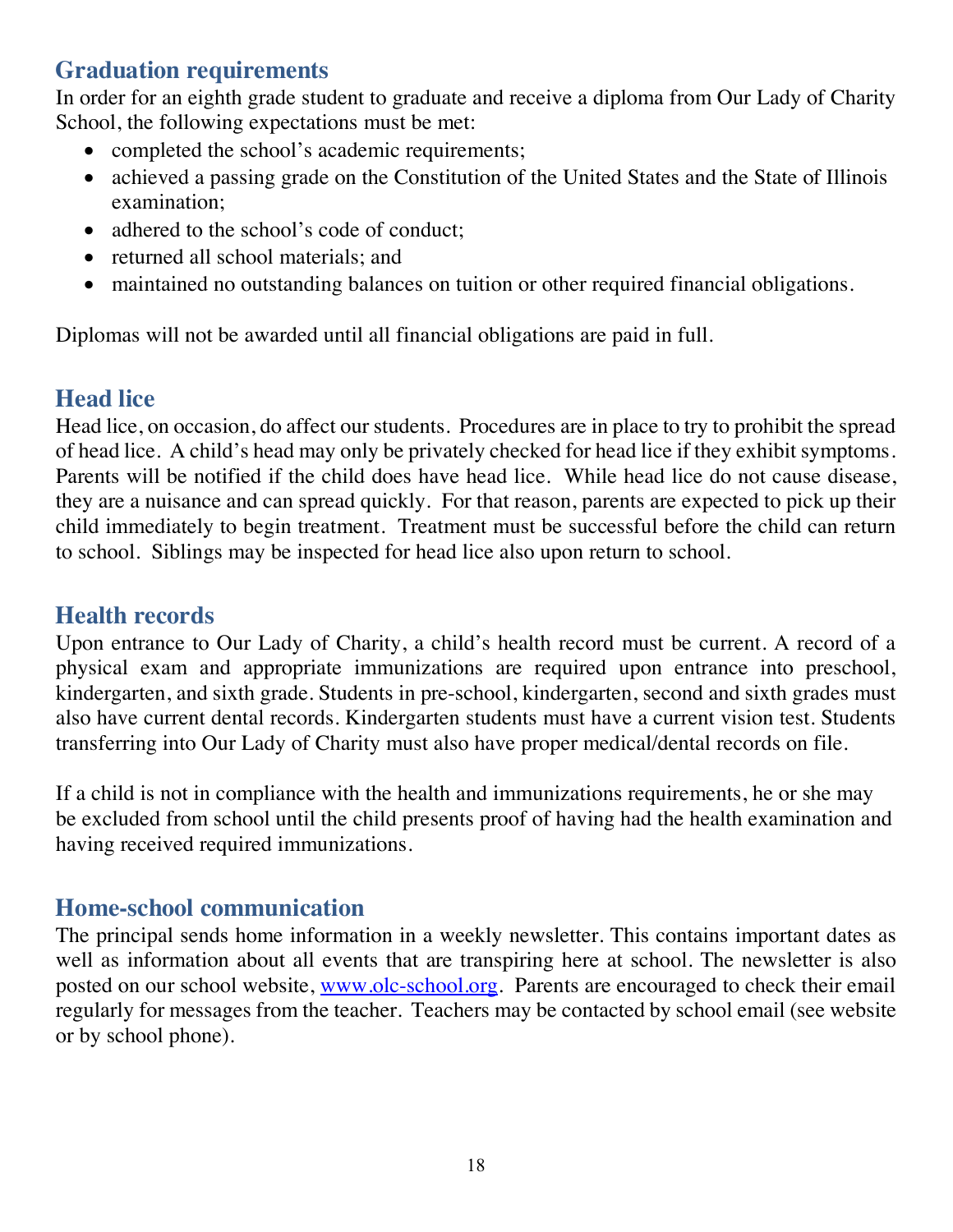## **Honor roll policy**

The Our Lady of Charity Honor Roll for grades 4-8 is based on the academic average of the child. Academic average is determined by multiplying each "A" grade by 4 points, each "B" grade by 3 points, and each "C" by 2 points. The sum is then divided by 7 for the 7 major academic areas (religion, reading, English, spelling, math, science, and social studies). To qualify for either Gold or Silver Honor Roll, there must be no grade lower than a "C" in *any* subject. A grade of "C-" is considered to be lower than a "C" and will prohibit a student from attaining an Honor Roll status.

#### CRITERIA FOR HONOR ROLL:

Gold Honor Roll ("A" Honors) Academic average of 3.6 - 4.0 Silver Honor Roll ("B" Honors) Academic average of 3.0 - 3.5

#### **Hot lunch program**

The school provides a hot lunch program through the Archdiocese hot lunch program. Application forms are available to enable a family to qualify for free or reduced priced lunch and/or breakfast. These are distributed the first week of class. Lunch is ordered on a monthly basis. **Orders must be completed on time to ensure your child will receive lunch during that period.** Notification is sent in advance as to when orders are due. Your cooperation is greatly appreciated. **No fast food is allowed to be brought for a child's lunch- including special lunch days.** Please make sure a child's forgotten lunch is brought to school by the correct lunch time.

#### **Illness**

An ill child will be sent to the school office. If a child needs to go home, the school office will contact a parent (or an adult on the emergency card, if no parent can be reached). The child is to be picked up from the school office as soon as possible. A child should not return to school until he/she is completely recovered from the illness.

We ask that you be considerate to the other children in the class and do not send your child to school if they are sick or have a fever above 100 degrees. Children should remain home until they are fever free for 24 hours without the use of fever reducing medications. In addition, if a child is vomiting or experiencing diarrhea, they should remain home until they are free of these symptoms for 24 hours.

Other situations that may be necessary to keep your child home are, but not limited to: a severe or uncontrollable cough, runny nose with severe congestion that interferes with normal activity; purulent conjunctivitis (pink eye) until 24 hours after treatment has started; rash with fever or behavior changes; strep throat or other streptococcal infection until 24 hours after starting antibiotics and fever has subsided; lethargy.

Do not send your child to school if he/she is ill. Tests, assessments and school work can be made up when they return. Report the absence to the office.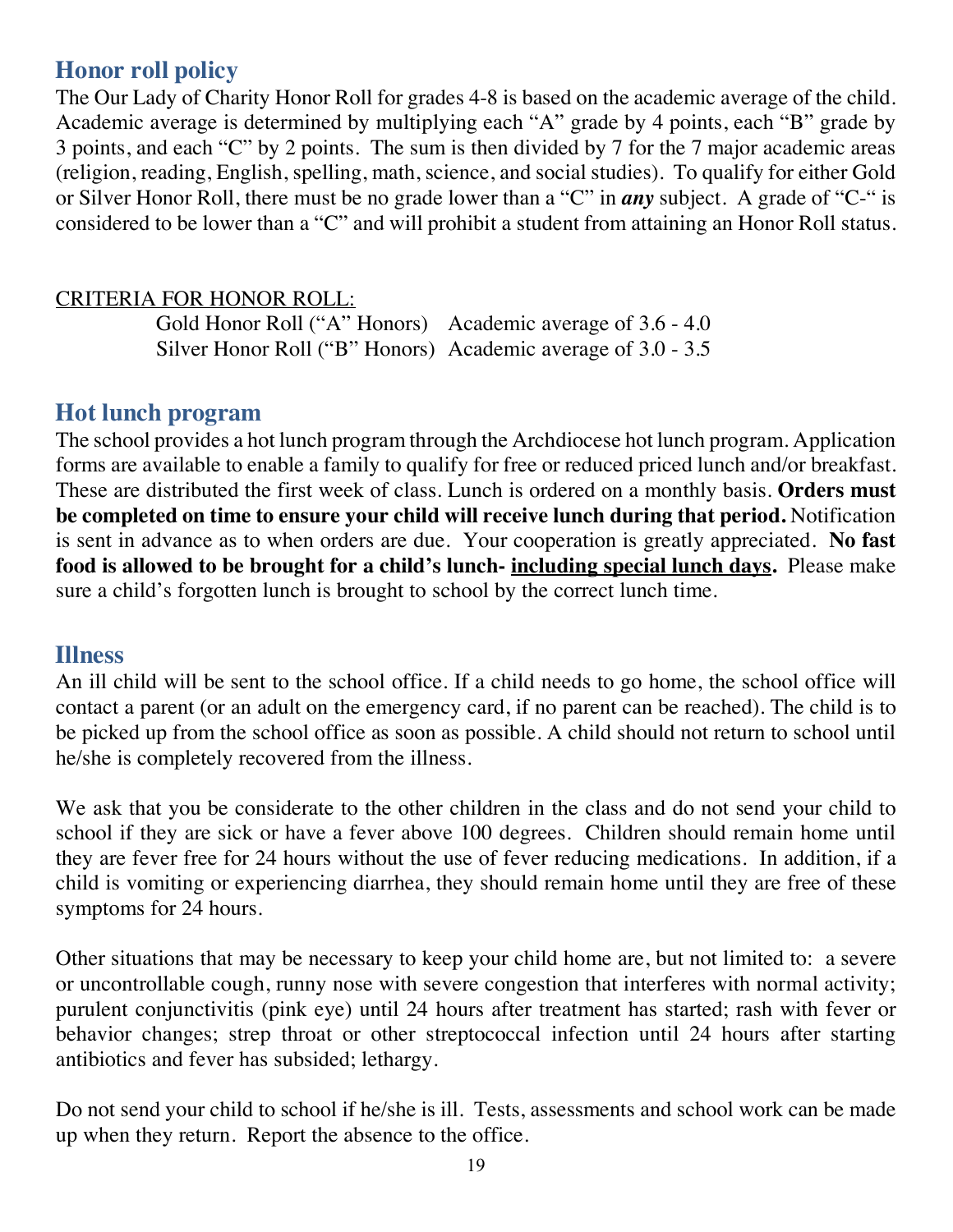Communicable diseases: when the school becomes aware of a student with a contagious/ communicable disease, the school shall notify the parents/ guardians in writing. Appropriate information of the disease may be attached to the school's notification, if the information is provided by a health source such as a hospital or a licensed health agency.

Health professionals determine the incubation period for contagious diseases/ conditions. Students excluded from school due to a communicable disease must present a written and signed statement from a physician indicating that the student is non-contagious and may return to school. Questions regarding communicable diseases should be directed to the local health department.

If your child has seen a doctor for an illness and has been diagnosed with a transmittable disease (i.e. conjunctivitis, strep, fifth disease, scarlet fever, etc.) notify the school.

First aid for minor injuries will be given first aid. A parent/ guardian will be called, if necessary, or called immediately is the injury is questionable or more serious.

## **Inspection of academic records**

Parents have the right to look at their child's records maintained in the school file. The school will not disclose anything to third parties from your child's records unless you consent in writing prior to the disclosure. You have the right to request corrections in your child's records if you believe the information is inaccurate.

### **Insurance**

Currently no student accident insurance is offered through the school.

### **Internet permission and use**

Technology is an essential part of an academic education. In order to serve this part of the students' education, rules must be in place for the use of the internet on school grounds.

Forms are sent home at the beginning of the school year that parents must sign and return to school. These forms grant their children permission to use the Internet here at school and outline the acceptable use policy. The school uses a firewall to prevent students from accessing inappropriate material while using the Internet here at school. Any student caught deliberately trying to circumvent the firewall by any means will not be permitted access to the computer lab, classroom computers, or the Internet for a period of two weeks. This will have a detrimental impact on a student's ability to complete needed assignments and could adversely affect their grades for a given marking period. Any subsequent inappropriate actions will lead to further disciplinary action that may include suspension from school. The firewall is in place to insure that students are only accessing quality materials that have clear applications to what they are studying in the classroom.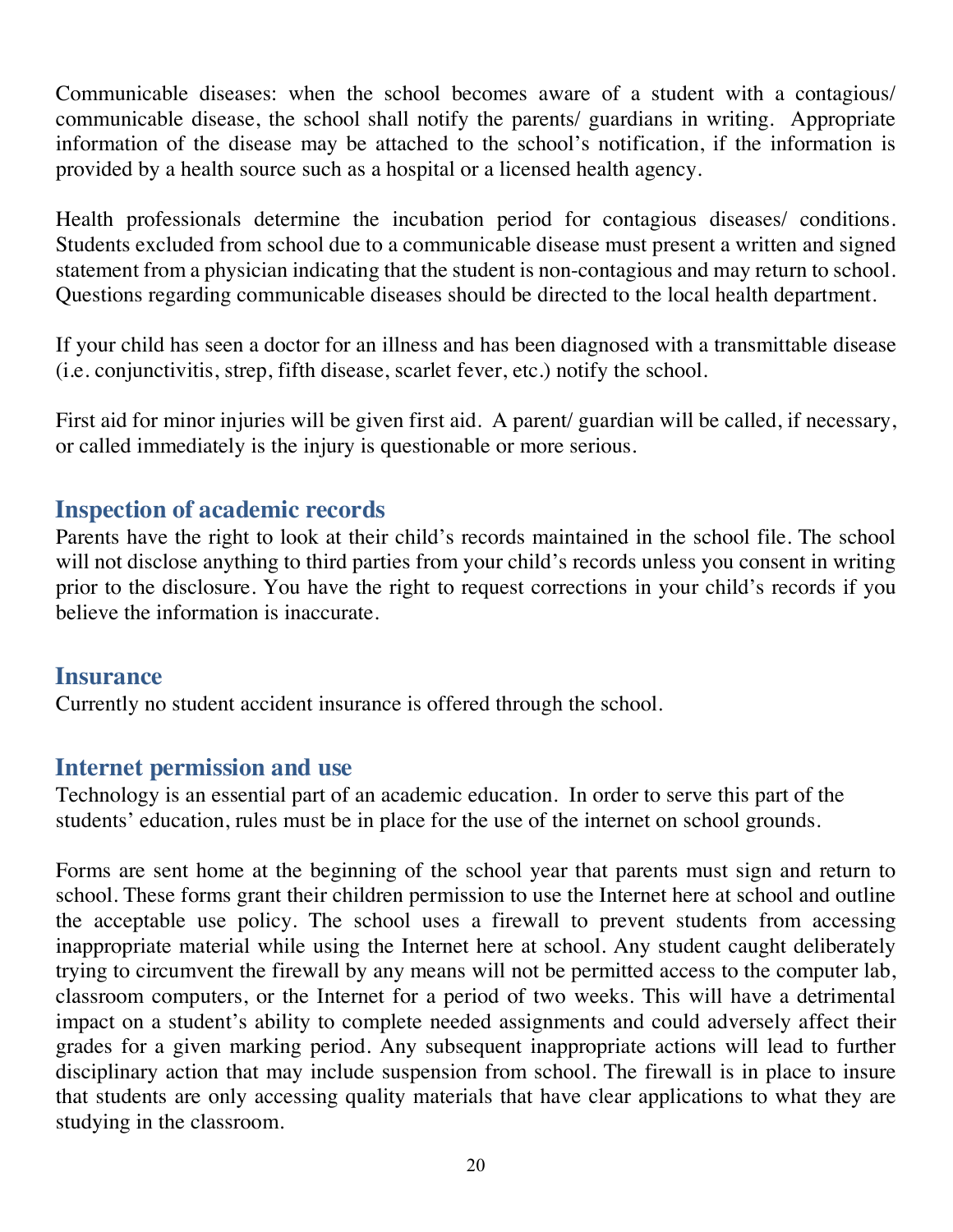### **Learning development services**

Teachers will work with parents to identify any special needs or challenges individual students may have that serve as barriers to the educational success of a child. Children can be diagnosed for a learning disability by Cicero School District #99. All the necessary forms are in the school office and must be completed by the teacher and subsequently signed by the principal and parent.

A reading remediation program is available to qualifying students in primary grades who are not reading at grade level. The program teacher is provided by School District #99. Speech services are available for qualifying students.

#### **Lost and found**

A "Lost and Found" box is located in the school office. Students and parents should check in the extended day room for misplaced items. All student clothing and personal items should be labeled with the child's name and current grade level. Items are given to charity if not claimed.

### **Mandated reporters for child abuse**

Any member of the Our Lady of Charity faculty who has reasonable cause to believe that a child known to them in their professional capacity may be an abused or neglected child shall immediately report or cause a report to be made to the Department of Children and Family Services (DCFS). This includes the principal, teachers, teacher assistants, the school secretary, custodial staff, school board members and anyone who is employed by the school.

#### **Medication**

Our Lady of Charity school retains the right to deny requests to administer medication to the student provided that such a denial is indicated on the Medication Authorization Form. If the School denies a request and authorization for the administration of medication, parents/ guardians must make other arrangements for the administration of medication to students, such as arranging for medication to be administered before or after school or having the parent/ guardian or designee administer the medication in school.

#### **Parents**

Parents are welcome in the school. They should, however, schedule an appointment if they are going to meet with the principal, their child's teacher or visit their child's classroom.

### **Parental commitment program**

Each family is required to commit 15 hours of volunteer service to the school or parish. These hours can be completed in a variety of ways including: chaperoning class field trips, parish clean up days, coaching, assisting teachers with projects, lunch room volunteers, helping at FSA events, church cleaners, assist on committees or volunteer for school fundraising events (Snowball),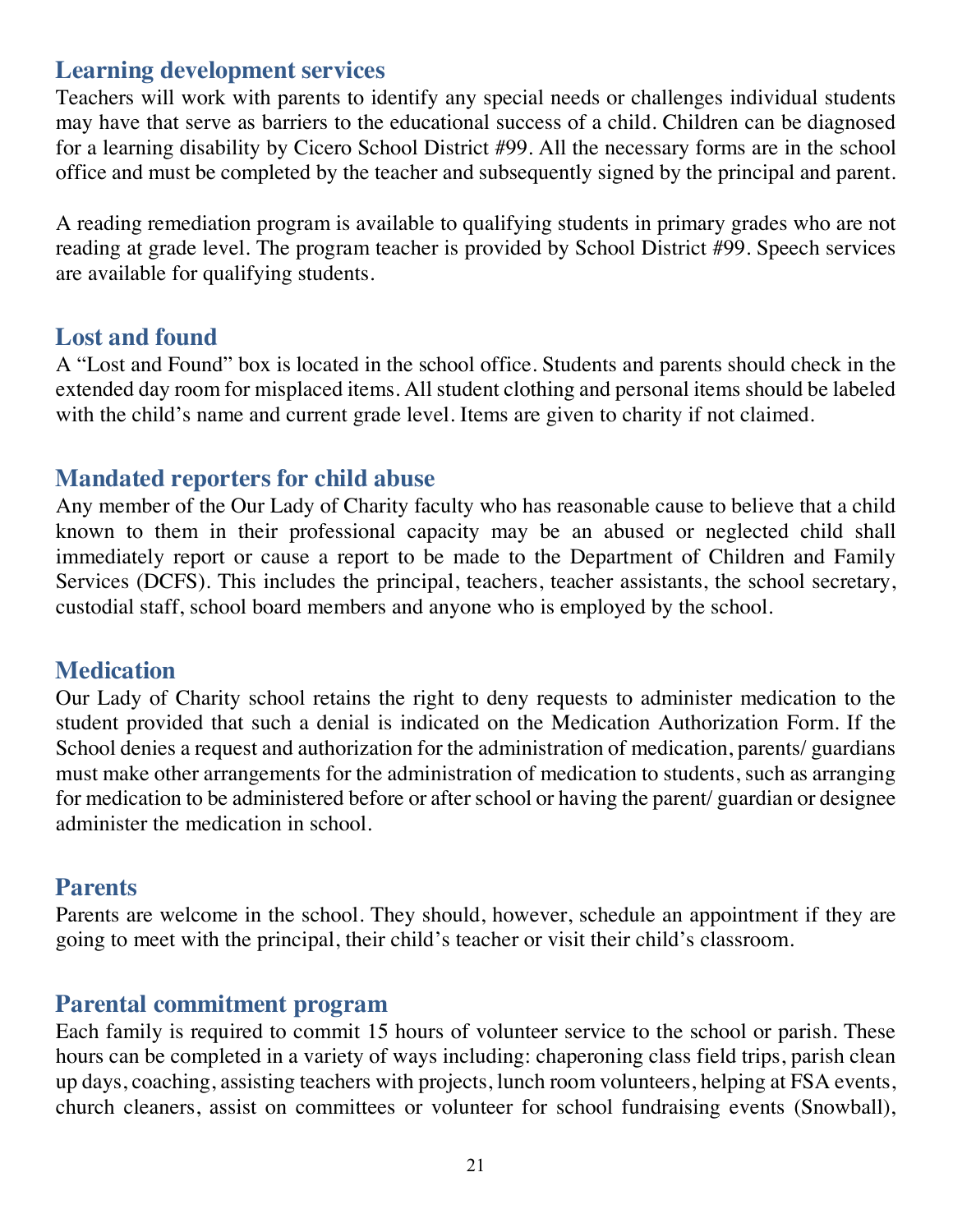catechism teachers, and many other opportunities. Hours not completed will be charged to a families tuition account at a rate of \$15 per hour.

# **Parental fundraising**

For the 2021-2022 school year, fundraising and volunteer hours are mandatory. There will be three mandatory fundraisers: popcorn sales in the fall and spring, and chocolate sale at Christmastime.

Popcorn Sale:

- Each FAMILY will be responsible for selling \$100 of popcorn in the fall and \$100 of popcorn in the spring.
- Each FAMILY will therefore be responsible for selling \$200 of popcorn in the school year.

Chocolate Sale:

- Each FAMILY will be responsible for selling 3 boxes of chocolate.
- Each box is \$70.
- Each FAMILY will therefore be responsible for selling \$210 in chocolates.

If families would like to sell additional boxes of chocolates beyond 3 boxes, they will be credited \$25 per box toward their tuition.

If families do not complete these obligations, they will be billed for the balance at the end of each fundraiser.

# **Parent/guardian conduct**

Parents/Guardians in the local school community are expected to demonstrate respectful behavior at all times with faculty, administration, support staff, students, and volunteers whether on or off school grounds or at school-related events. Unacceptable behaviors include, but are not limited to: harassment, verbal abuse, assault of or threats to the faculty, administration, staff, students and volunteers of the school.

When, in the judgment of the principal and of the pastor, the behavior of a parent/guardian seriously interferes with teaching, learning, and a positive school environment, the administrator may:

- Schedule meetings between school staff and the parent/guardian outside of regular school hours in a monitored setting.
- Conduct school business with the other parent/guardian of the student.
- Inform parents that the right of the parent/guardian to be present on school grounds is temporarily or permanently suspended.
- Dismiss the child(ren) of the parent/guardian temporarily or permanently from the local Catholic school.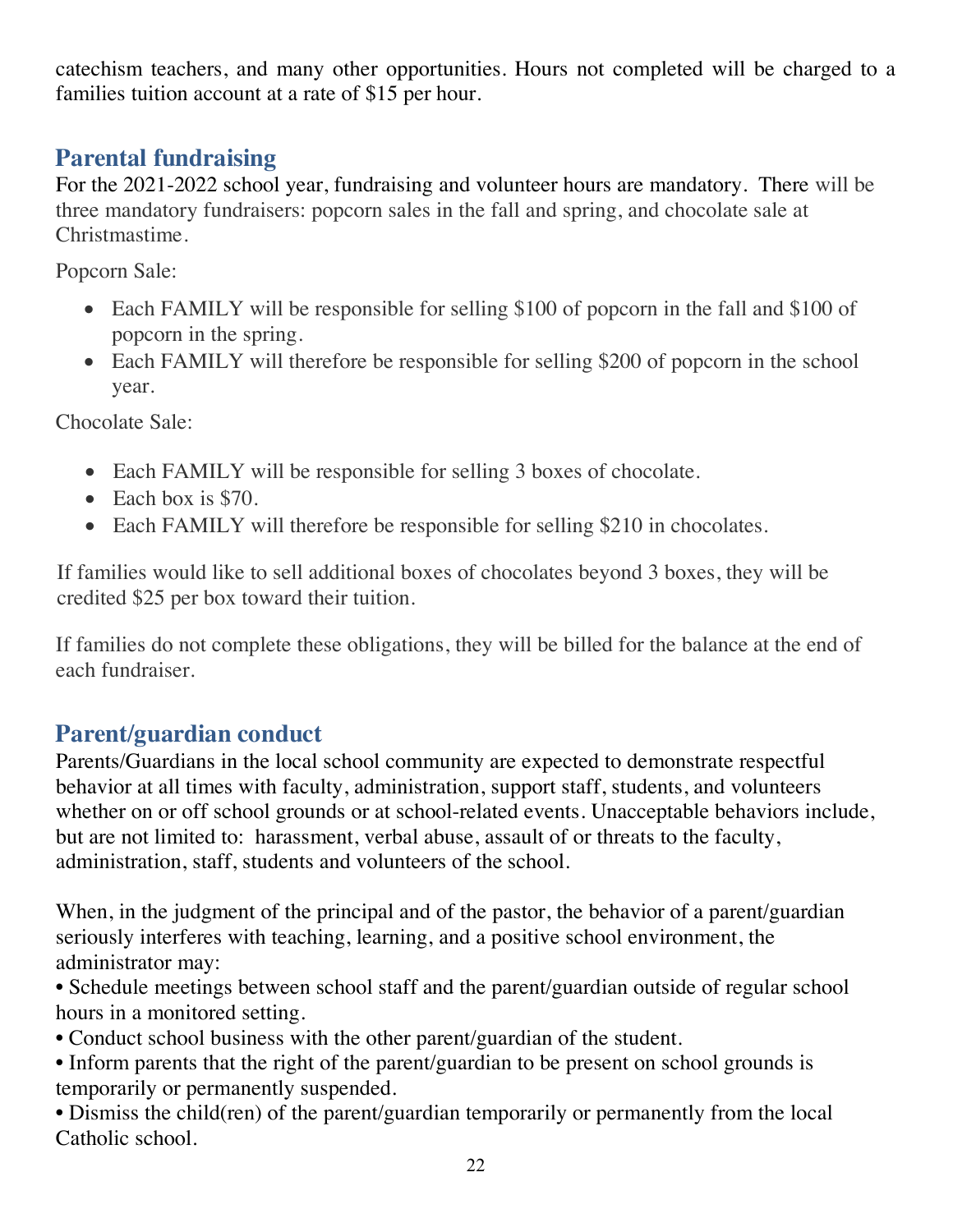## **Parent/teacher conferences**

Parent and teacher conferences will be made available twice during the school year. All conferences will be at the halfway point of the marking period. Parents are expected to attend the first conference. The remaining conference is optional for parents unless the teacher requests the time.

#### **Parties**

When special parties or holiday celebrations take place, the grade level homeroom teacher should coordinate and plan the event. The academic teachers who have the class at the regularly scheduled time should assist and support the event as needed. **Administration must receive the information regarding these events in advance and grant approval.** If a child wishes to celebrate his or her birthday with classmates, parents must make prior arrangements with the classroom teacher. Elaborate parties are not permitted. Parents should consider bringing healthy foods for the celebration. Please bring portioned items – i.e. individual juice boxes rather than a gallon of juice that would require cups and pouring. All items brought must be *store bought* and have an ingredient list.

#### **Passes**

A hall pass may be issued by a teacher any time a student is given permission to leave the classroom. At no time should a student be in the hallways without the consent of the teacher.

### **Personal gifts/invitations**

In an effort to respect the feelings of others, students are not allowed to pass out personal information, party invitations (unless all children in class are included), or exchange individual Christmas/ birthday gifts to selected students during the school day.

#### **Pets on school grounds**

Out of respect for those students with allergies to dogs or other animals or for those students who may not be comfortable around animals, students and families may not bring animals on school grounds/buildings before school, during the school day, or at dismissal.

### **Photography Permission**

Forms are sent home at the beginning of the school year that request parental permission to use student pictures in school publications, including posting photos on the school website. If the form is not returned, it will be assumed that you give permission for your child's photo or academic work to be included in any form of communication.

# **Prayer/ Pledge**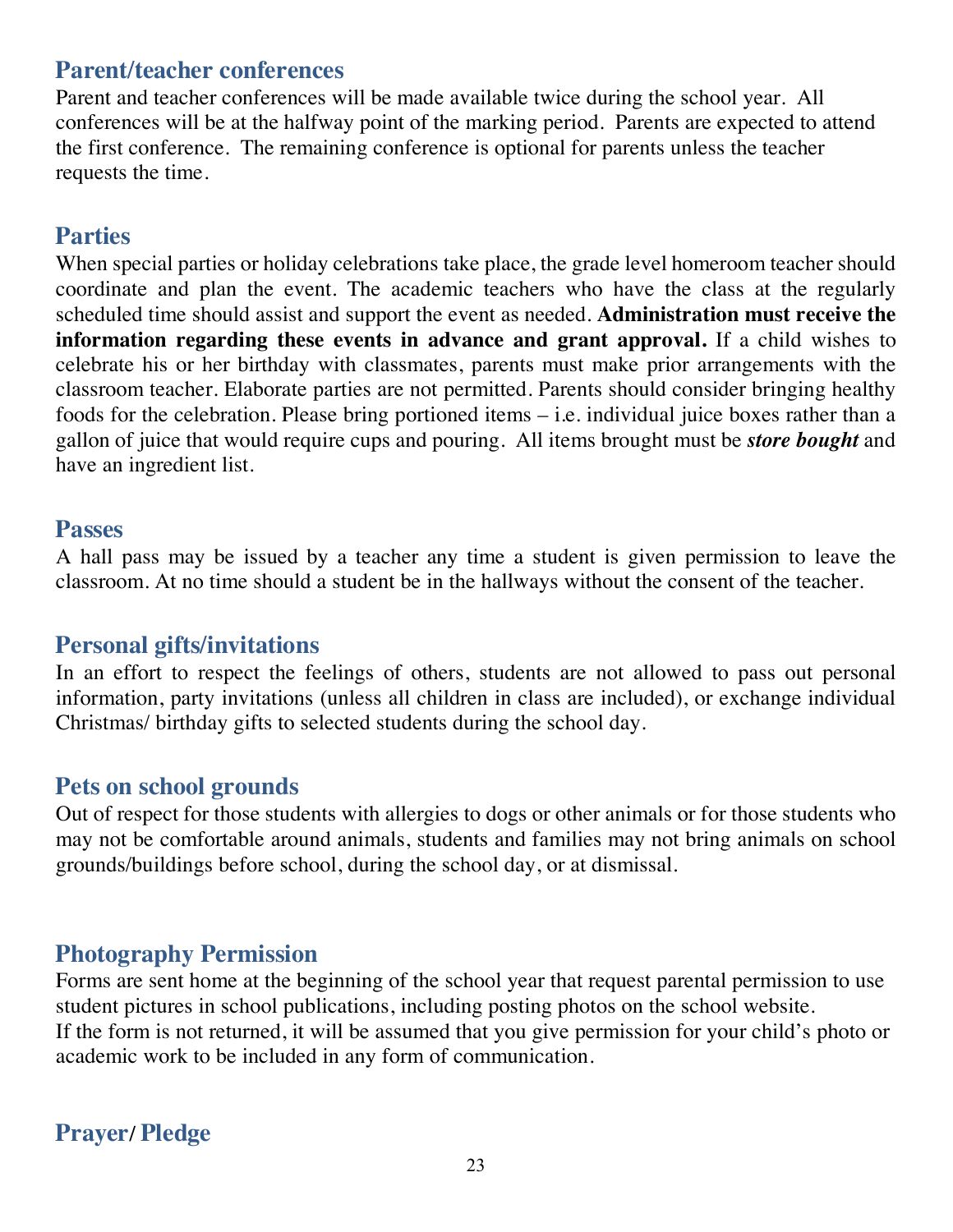Each day is to begin and end with a prayer. After the morning prayer, the Pledge of Allegiance is recited.

#### **Progress reports**

Progress reports are issued at the mid-point of each trimester. Progress reports are to be signed by the parent and returned to the homeroom teacher the following day.

## **Public scandal**

Catholic school students are responsible to the school staff for maintaining exemplary behavior in school, at school-sponsored activities, and while going to and from school. In addition, student conduct in or out of school that reflects negatively on Our Lady of Charity church or school may be subject to disciplinary action, particularly when the names of the school, its teachers, or students are impacted by the behavior in or out of school. School personnel have a responsibility and a right to inform parents/guardians when their child's behavior is inappropriate, disrespectful, or harmful to themselves or to others.

Students will be subject to disciplinary action for:

- actions gravely detrimental to the moral, spiritual and physical welfare of other students;
- actions which are detrimental to the school's reputation;
- grave offenses which may include a violation of criminal law;
- actions so outrageous as to shock the conscience or behavior of the community.

# **Refunds**

If a student withdraws from the school prior to the  $10<sup>*</sup>$  calendar day of the month, fifty (50) percent of the tuition for that month will be refundable. If a student withdraws from the school on the  $10<sup>th</sup>$ day of the month or after, the tuition for the month is fully earned. Beyond the month of withdrawal, as outlined above, any tuition pre-paid by the student's family will be refunded.

Registration fees for families currently enrolled at Our Lady of Charity school are non-refundable. A non-refundable registration fee will also apply to families not currently enrolled at Our Lady of Charity School, payable at time of application.

# **Registration fee**

Each year a registration fee will be due per family. Families of currently enrolled families will have the registration fee billed to their FACTS tuition account. Students new to Our Lady of Charity will pay their fee upon application.

# **Late registration (including pre-school)**

1. For students starting late, tuition and book fees will be prorated. We will not distinguish between start date, i.e. starting last day of the month will be treated the same as starting 1st day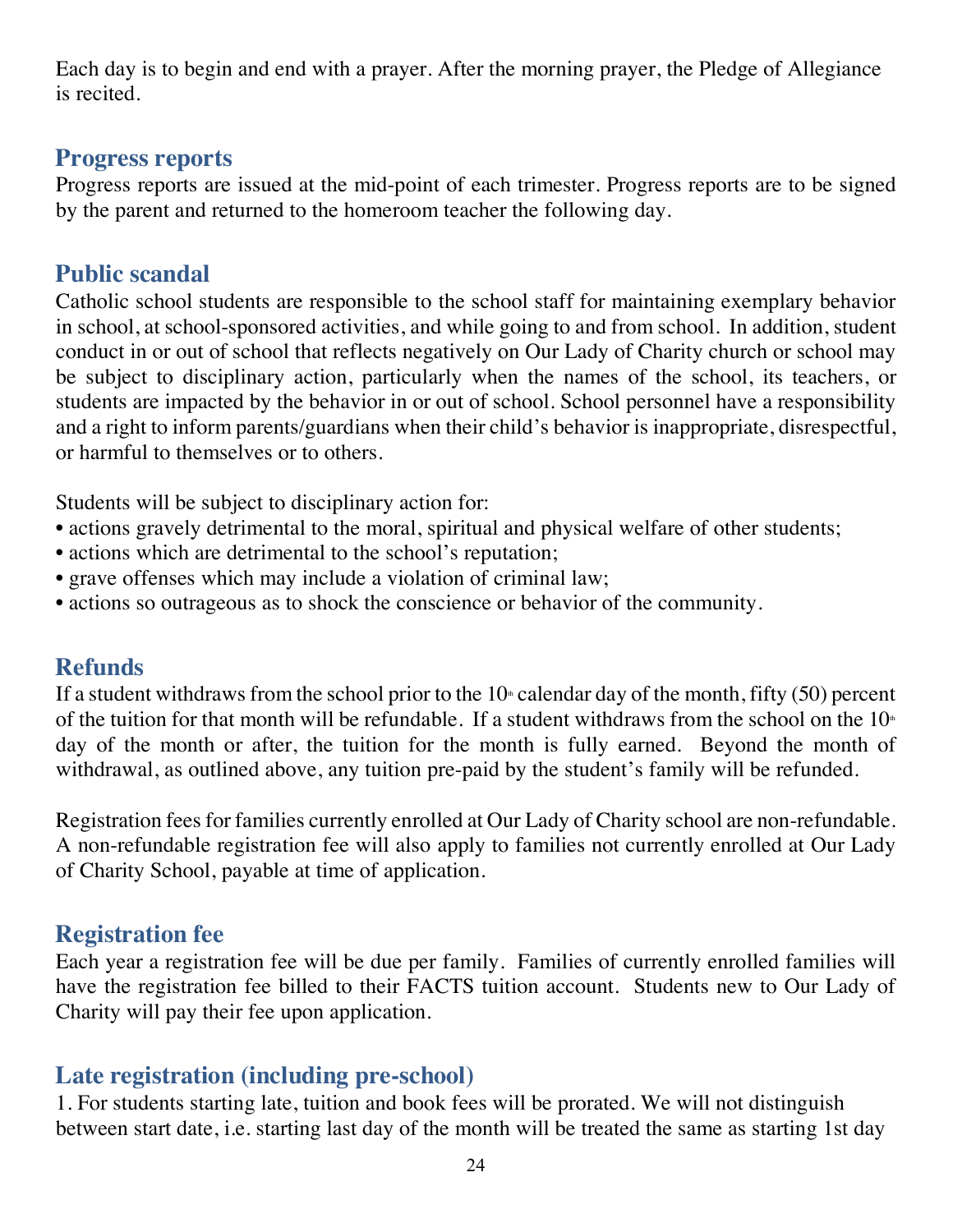of the month. When students register late, they will still be responsible for paying the full registration fee and the following prorated schedule will be used.

- a) August registration: Full Payment
- b) September registration: Full Payment
- c) October registration: 90% of (Net) Tuition and Fees
- d) November registration: 80% of (Net) Tuition and Fees
- e) December registration: 70% of (Net) Tuition and Fees
- f) January registration: 60% of (Net) Tuition and Fees
- g) February registration: 50% of (Net) Tuition and Fees
- h) March registration: 35% of (Net) Tuition and Fees
- i) April registration: 30% of (Net) Tuition and Fees
- j) May registration: 15% of (Net) Tuition and Fees

2. Families registering late will be able to apply for tuition grants provided they follow the step outline in Policy #1 and that there are funds still available.

### **Religious program**

A primary reason for the existence of Our Lady of Charity School is to provide an environment where Christian values are lived and where sound Catholic doctrine is taught. Special attention is given to the preparation and presentation of the formal classes and all teachers strive to stress Catholic values in every area of the curriculum. It is the home, however, that is responsible for reinforcing these values.

We urge parents to pray with your children and to cooperate with the school and parish communities in forming your children into wholesome Catholic adults. The school provides opportunities for prayer in the classroom on a daily basis. Special All-School Liturgies are celebrated throughout the school year. Grade level groups attend Mass once a week. Parents are responsible for bringing their children to Sunday Mass.

# **Report cards**

Report cards are issued three times a year. Please check the monthly school calendar for dates. All financial obligations must be up to date in order for reports cards to be distributed.

### **Request for teachers**

Classroom placement for students is professionally determined by teachers and the administration in relation to:

- Equal gender (as close as possible) in each homeroom
- Special academic needs
- Social considerations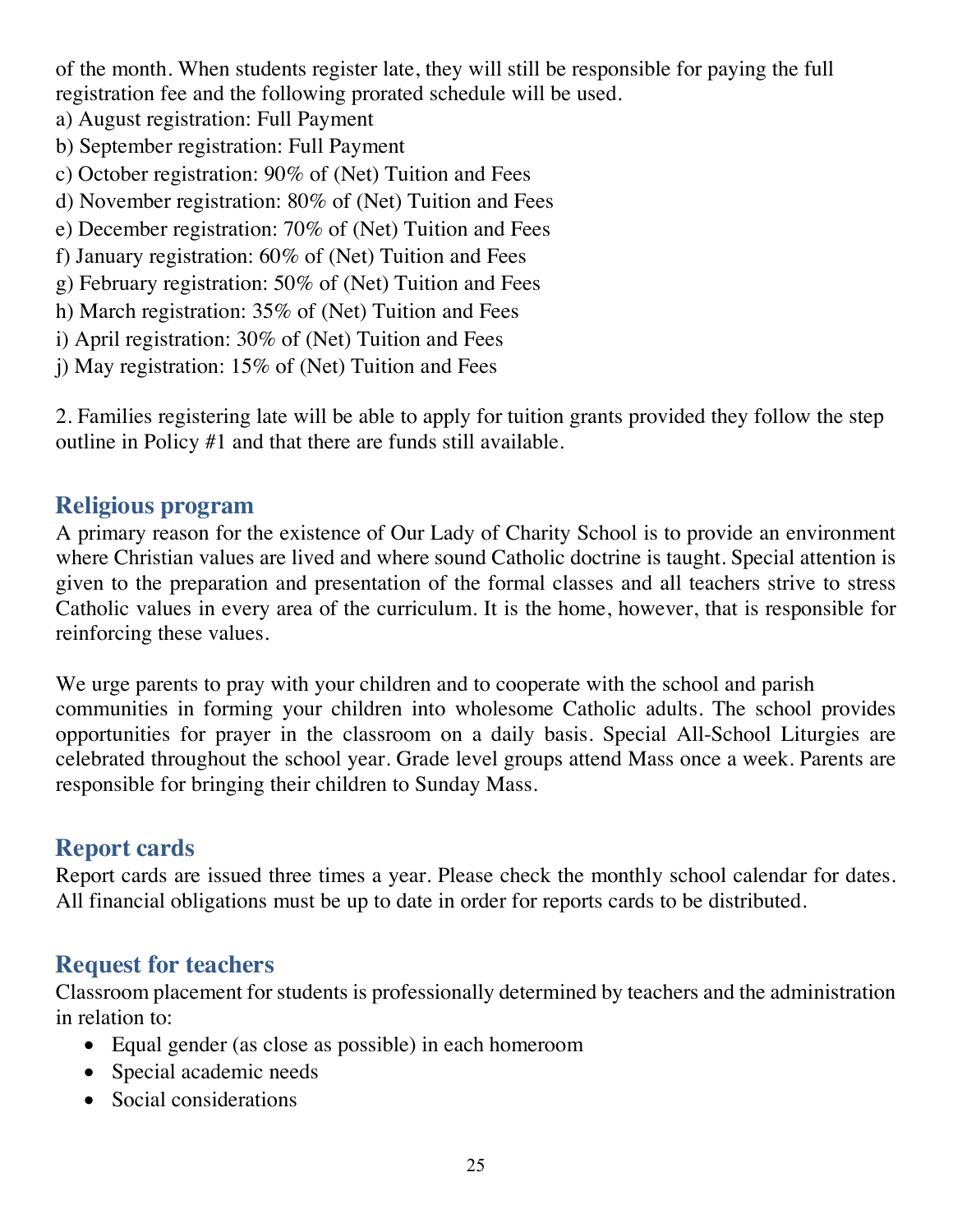Teachers at each grade level follow the same curriculum objectives during the year though teaching styles may vary. Requests for particular teachers will not be considered.

# **Retention of students**

Retention of students in Preschool through Grade 8 will be a collaborative decision made among the teacher, parent(s), and principal following the procedures of the Office of Catholic Education.

The decision to retain a student is an extremely serious one and will be made only if there has been adequate evaluation and documentation to indicate that a student would most likely benefit from repeating a grade. Retention of a student should not be used as a punitive measure and only when it is in the best interest of the child.

The following guidelines may help avoid misunderstandings. Teachers will implement the following:

- September/October Adjust learning program for child who may be getting a slow start, and notify parents/guardians in writing.
- November Reevaluate learning program. Implement process for outside testing, extra help, further adjustments to program. Keep parents informed in writing as well as the principal.
- December Monitor development. Keep parents/guardians informed.
- January Conduct evaluation conference with parent/guardian. Discuss possible alternatives, including retention, with family and principal. If advisable, refer the child for academic testing or continue to pursue all or some of earlier recommendations.
- February Inform parents/guardians in writing as to student's progress in light of adjustments made. Provide copy for principal.
- March Discuss retention with family and principal. Document content of discussion and place in student's file.
- April Make a preliminary decision regarding retention in consultation with principal. Discuss further with parents/guardians.
- May Make a final decision regarding retention in consultation with principal. Notify parent/guardian. Place copy of notification in student's file.

# **School Hours**

Office Hours: Monday through Friday 7:30 AM – 3:00 PM Office hours will change in the summer months

Pre-kindergarten though Eighth Grade:

| $7:50 \text{ AM}$   | $1, 2, 3 \& 4$ entrance         |
|---------------------|---------------------------------|
| $7:55 \, \text{AM}$ | $PK, K, 5, 6, 7, \& 8$ entrance |
| 8:00 AM             | Must be in building             |
| 10:40 AM            | Lunch $(K, 1, 2)$               |
| $11:05$ AM          | Lunch $(3, 4, 5)$               |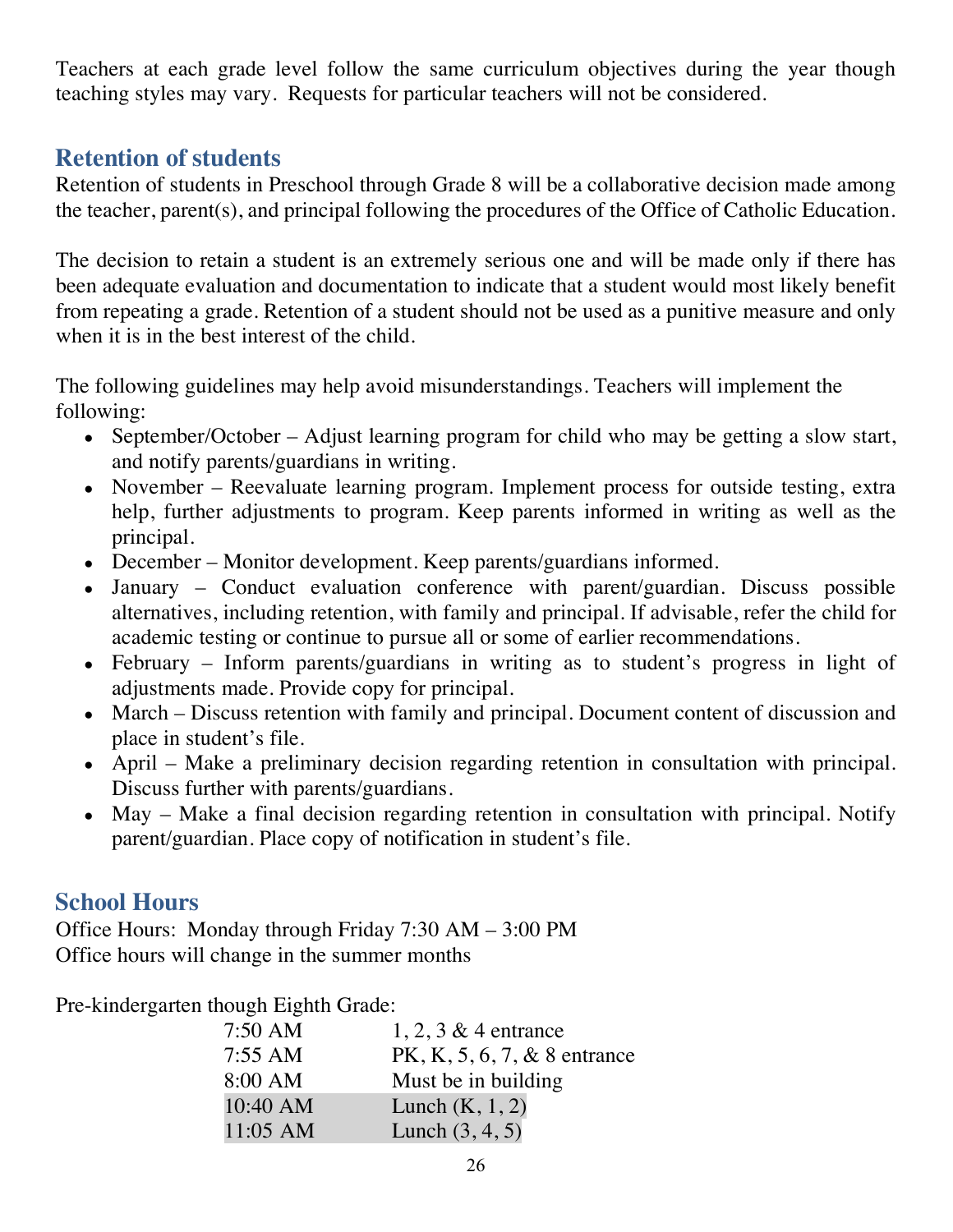| PK and K dismissal<br>$2:35$ PM<br>$2:45$ PM | $11:30$ AM | Lunch $(6, 7, 8)$                                     |
|----------------------------------------------|------------|-------------------------------------------------------|
|                                              | $2:50$ PM  | $1, 2, 3, \& 4$ dismissal<br>5, 6, 7, $& 8$ dismissal |

All children should be picked up by 2:55. It is the parent or guardians' responsibility to pick up children on time unless a student is in an after school activity. If a child is not picked up by 3:00, the child will be escorted to the extended day program and the parents/ guardians will be charged.

#### **Search and seizure**

All property of the school, including student desks and coat rooms, as well as contents, may be opened, searched or inspected at any time without notice. School authorities are allowed to inspect and search personal effects left in those areas by students without notice to or consent of students and without search warrants. The school will report weapon and controlled substance violations to the local police.

#### **Sexual harassment**

Sexual harassment by one employee of another, by an employee of a student, by a student of an employee, or by one student of another is unacceptable conduct. Employees or students who engage in any type of sexual harassment will be subject to appropriate discipline, including suspension and/or dismissal.

#### **Standardized testing**

The ACT Aspire Test is given to each child in grades 3-8 yearly in the early spring. The results are sent to parents and are used to assess the current curriculum needs of the school and assist in academic planning.

#### **State health requirements for school**

1. Dental- All students in kindergarten,  $2<sup>nd</sup>$  and  $6<sup>nd</sup>$  grade are required to have a dental examination performed by a licensed dentist.

2. Health Exams- Health exams/ immunizations are required for all students in accordance with the Illinois (ISBE) requirements. A health exam is required by all children entering prekindergarten for the first time, kindergarten and  $6<sup>*</sup>$  grade. Preschool and  $6<sup>*</sup>$  grade must meet the Hepatitis B requirements. Health exams must be competed within 1 year prior to the entry into the above grades. Health exam forms are required to be submitted to the office prior to the first day of school or the student will be sent home. An out of state or out of country transfer student must present a health exam that was completed within 1 year prior to entry on a form comparable to the Illinois Health Exam form.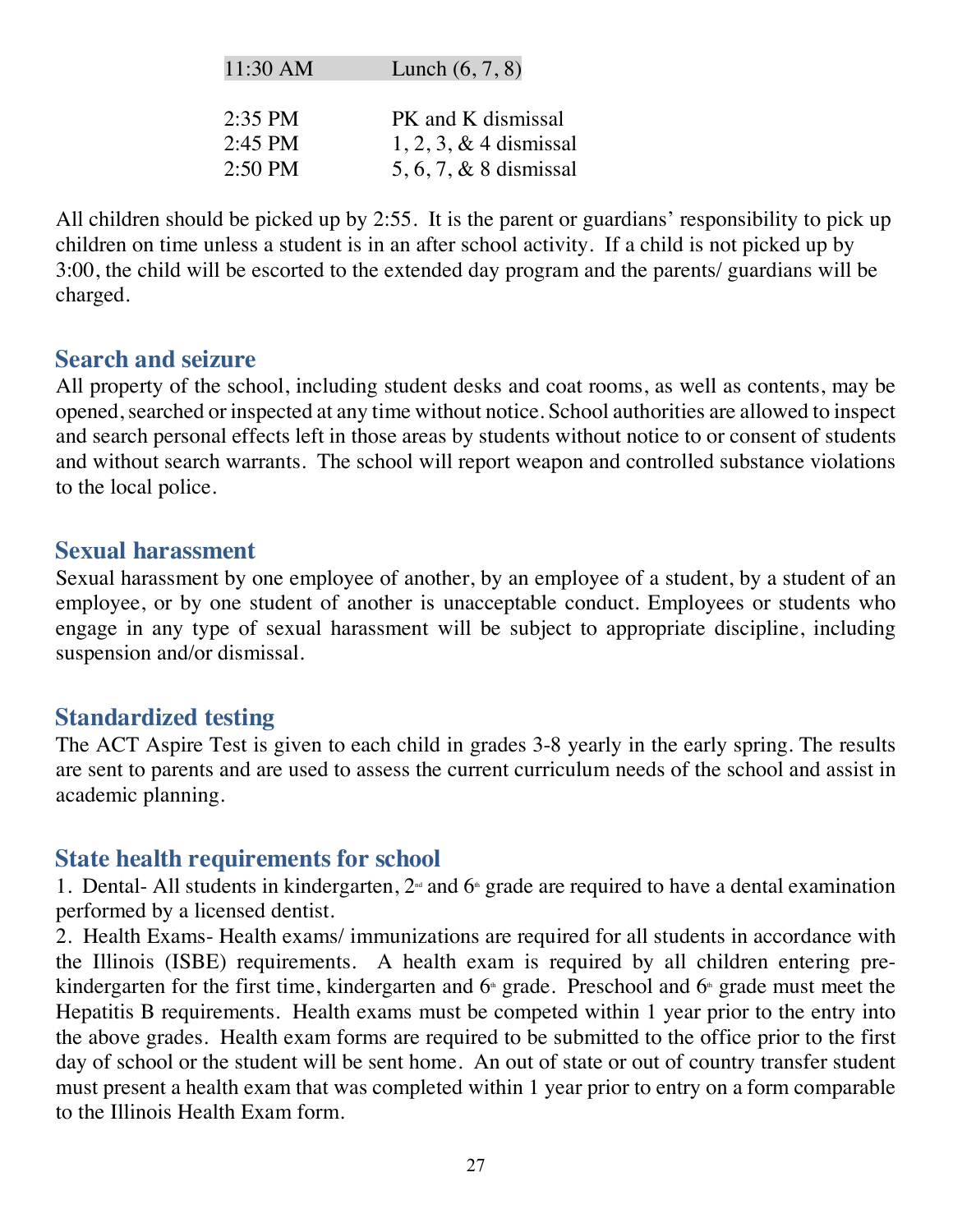3. Eye Examination with a licensed optometrist or ophthalmologist is required for all students entering kindergarten or students entering first grade who did not attend kindergarten by October  $15<sup>th</sup>$ .

# **Student drop off and pick up policy**

Option #1: Children coming to/from school by car may be dropped off and picked up in the parking lot. **Enter only from 58th Avenue and exit only on 37th Street. Park only in designated spaces in the lot, not in the aisles**. Wait until all children are away from the cars before pulling away. The parking lot areas are to be vacated immediately after school.

Option  $#2$ : Parking on 57<sup>th</sup> Court. Please give your goodbyes to your children before you leave your home and make sure they have with them everything they will need for the day. Please pull as forward as you can and have your child exit the vehicle. It is safer to have them exit curbside. Your child will exit the vehicle and enter the appropriate door. *Adults should not exit the vehicle.*

Doors will be open at 7:50 am. Students will enter through the north doors and go directly to their classrooms. The school is not responsible for students who arrive earlier than 7:50 am unless they check into the before care or breakfast program.

Students will enter into the building at the staggered times noted below:

| South lines/door               |  | North lines/door               |  |
|--------------------------------|--|--------------------------------|--|
| 7:50 AM $3 & 4$                |  | 7:50 AM $1 & 2$                |  |
| $7:55 \text{ AM} \quad 5 \& 6$ |  | $7:55 \text{ AM} \quad 7 \& 8$ |  |

Door on  $57<sup>th</sup>$  Ct. 7:55 AM PK & K

Our school day begins at 8:00 AM.

Students will be dismissed at the staggered times noted below:

| South lines/door                   |  | North lines/door |  |
|------------------------------------|--|------------------|--|
| 2:45 PM $3 & 4$                    |  | 2:45 PM $1 & 2$  |  |
| $2:50 \text{ PM} \qquad 5 \& 6$    |  | 2:50 PM $7 & 8$  |  |
| Door on $57^{\text{\tiny th}}$ Ct. |  |                  |  |

2:35 PM PK & K

Teachers will escort students outside at the end of each school day. Teachers will remain outside until all students are picked up.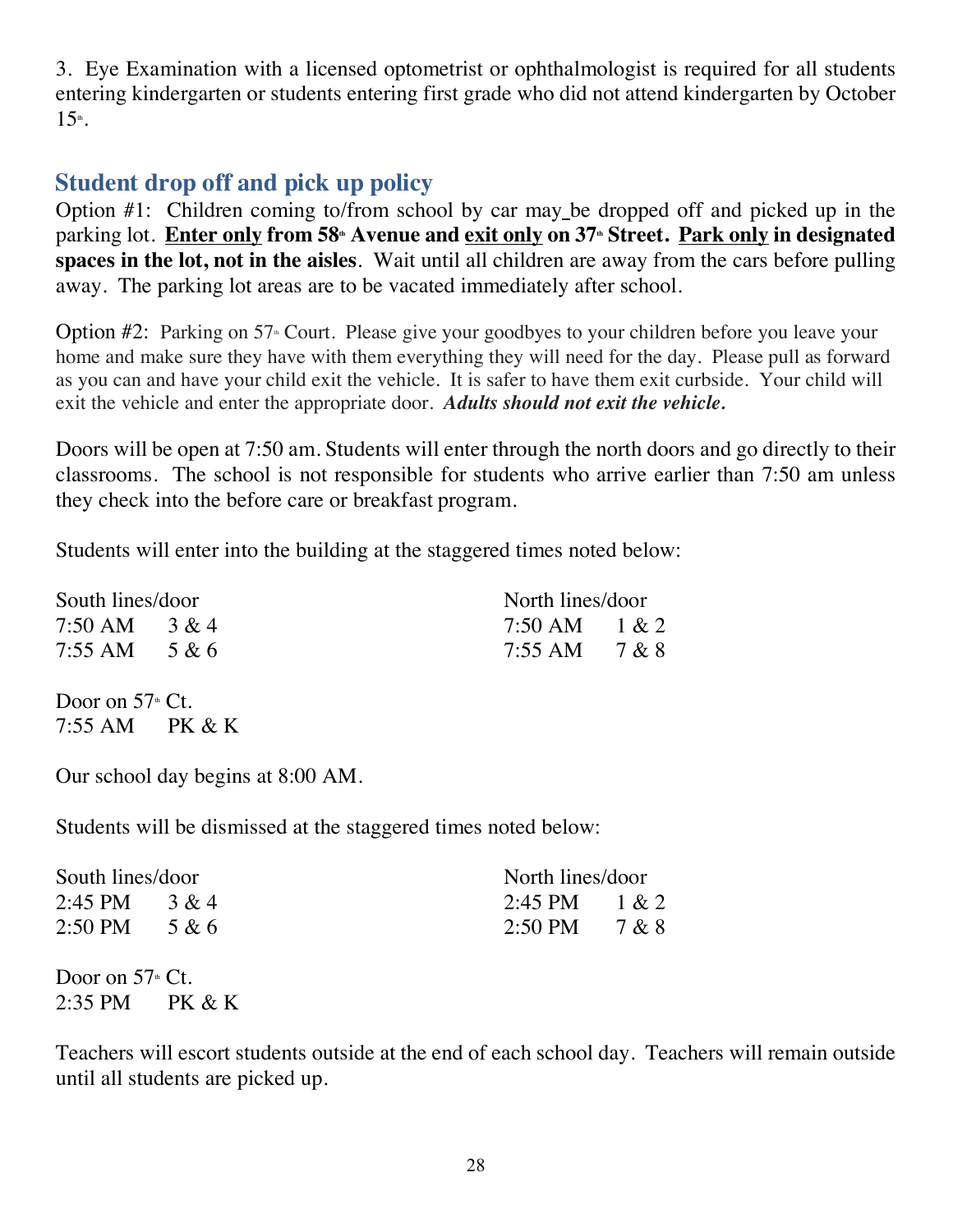## **Supervision**

Children must be under teacher supervision at all times. This is a vital legal responsibility. No child or group of children is, therefore, to be left unsupervised at any time.

## **Tardiness**

The North doors of the school will open at 7:45 a.m. The school is not responsible for students who arrive before this time. The tardy bell rings at 8:00 a.m. **The students must be at their desks, ready to begin the day at 8:00 a.m.** Tardiness has a negative impact on the entire school community. It does not only affect the child that is tardy, but disrupts the learning environment of every student in that classroom.

If your child arrives to school at 8:00 or later, they must report to the school office for a tardy slip. Each student is permitted to be tardy three (3) times a semester. The fourth tardy the student will receive a pink warning note and fifth tardy will result in a detention and will be charged a \$5.00 supervision fee. A slip will be sent home with the day and time of the morning detention. Any detention missed will result in a double detention assigned.

## **Technology use outside of school**

Parents and Guardians are primarily responsible for their students' appropriate and ethical use of technology outside of the school. However, the inappropriate use of technology outside of the school may subject the student to disciplinary action. Inappropriate use of technology may include, but is not limited to: harassment of others, use of the school name, remarks directed to or about teachers and staff, offensive communications including videos/ photographs and threats. Technology may include, but is not limited to computers, laptops, tablets, television, DVDs, videos, etc.

The amended Juvenile Court Act (effective January 1, 2011) prohibits a minor under the age of 18 from electronically distributing or disseminating any material that depicts another minor nude or engaged in any sexual activity or lewd conduct.

The possession of sexually explicit images of minors on any device is prohibited regardless if any state laws are violated or not. Parents/ Guardians and the police may be contacted to investigate all involved in sexting. Cell phones may be searched if reasonable suspicion exists that the phone contains evidence of a violation of school rules or property.

Students will be disciplined for sexting and each case may be referred to local law enforcement to determine whether or not criminal charges are appropriate.

Unauthorized costs incurred for online purchases charged to the school are the responsibility of the student and his/her family.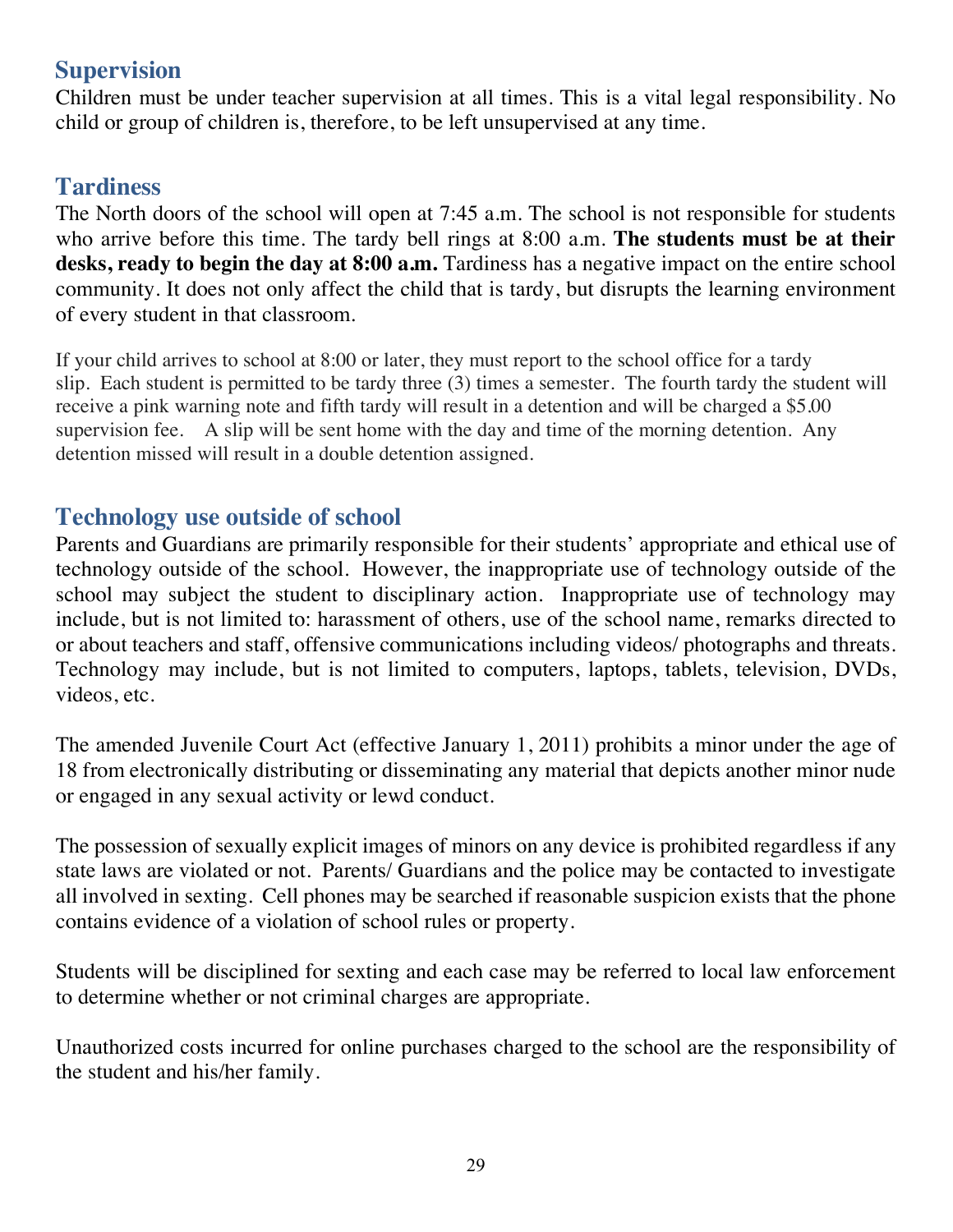# **Threats**

All threats made by students will be treated seriously. Any threat of violence made by a student will result in the following:

- Parental Notification
- Notification of Police
- Notification of the Archdiocese Office of Catholic Schools
- Possible suspension/ expulsion will be determined by the principal

#### **Tuition and fees 2021-2022**

| Preschool child | \$5,783                                                          |
|-----------------|------------------------------------------------------------------|
| One child       | \$5,783                                                          |
| Two children    | \$8,935                                                          |
| Three children  | \$11,742                                                         |
| Four children   | \$13,800                                                         |
| Five children   | \$15,800                                                         |
|                 | Call the school office for tuition rate for six children or more |

| Registration    | \$300                         |
|-----------------|-------------------------------|
| Volunteer hours | \$15 for each hour not worked |

Other fees may occur during the school year such as, but not limited to: hot lunch, extended day, field trips, etc. Tuition cost does not reflect of the actual cost of educating a child at Our Lady of Charity School.

Families registering or re-registering in Our Lady of Charity School are entering into an agreement with the school to pay the fees and amounts as set forth in the tuition schedule for that school year. Our Lady of Charity School uses FACTS to collect all tuition. Each family must create an account set up for automatic withdrawals.

Payments are due on the  $5<sup>th</sup>$  or the  $20<sup>th</sup>$  of each month and should be submitted directly to the company.

# **Volunteer and fundraising responsibilities**

1. Families are expected to volunteer for at least 15 hours of service at the school. Families that do not fulfill this commitment will be assessed the current commitment waiver fee (currently \$15/ each hour not completed).

2. Each family will also be responsible for participating in three mandatory school fundraisers including a Christmastime candy sale, and a fall and spring popcorn sale.

3. Families that receive a tuition grant are expected to volunteer their time in excess of the normal volunteer commitments of typical school families.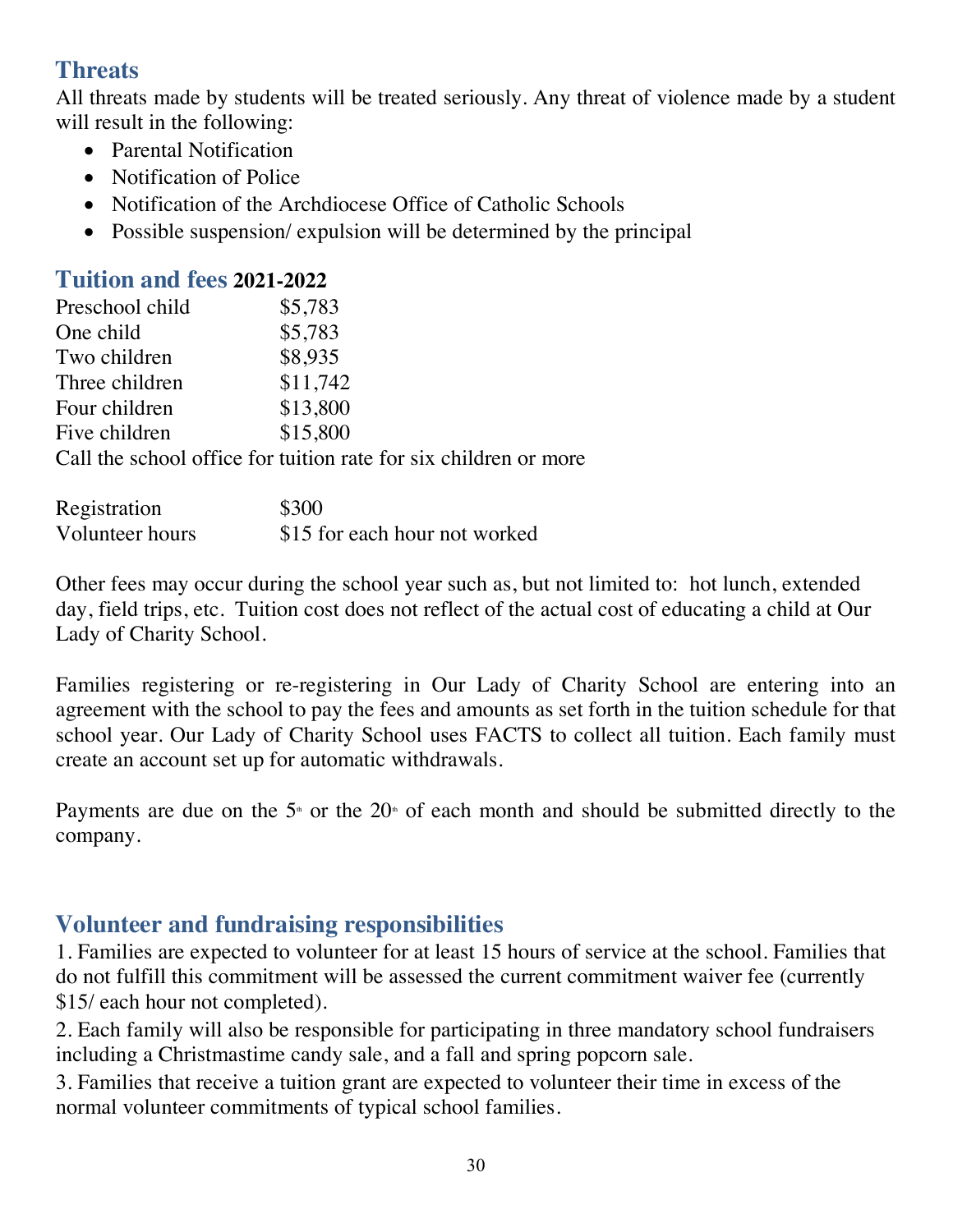# **Tuition collection policy/ FACTS**

All families must register with FACTS tuition management, our means of collecting tuition. FACTS offers families flexible and convenient payment options and payment plans. Their website is available to parents 24/7.

1. Families, who fall under the definition of a parishioner outlined in policy #1, are entitled to a discount.

2. All families are expected to pay a registration fee at the time of registering. This fee is nonrefundable. No portion of this fee will be applied to tuition, this fee covers tuition management set-up and administrative work required to set-up a family within the school systems.

3. Families will make tuition payments according to one of the following payment plans

- a) Full payment
- b) Trimester Payments
- c) 10 Monthly Payments
- d) 11 Monthly Payments
- e) 12 Monthly Payments

3. Extended Care will be billed separately from School Tuition and Fees. There will be a registration fee and a flat rate per student. See extended care section for more details.

## **Tuition delinquency**

1. All families will be required to create a tuition contract in FACTS that includes the following:

a) The amount of tuition and book fees owed will be entered by school (net of tuition grant).

b) The payment plan chosen and the start date of the payment plan.

c) Any required volunteer obligation.

2. Once the plan/contract is in place, if a tuition payment is not received by the due date, it will be considered late and FACTS will assess a late fee, which will be the responsibility of the families.

3. Once their payment plans are set-up in FACTS, all families are required to access their accounts and set-up an automatic payment type within the system.

4. Once a family falls **60 days behind in their payment** the student(s) within that family will be **excluded from class** until the time that the tuition account is up to date.

5. In the case of hardship, the family can meet with the principal and if the family provides a reasonable explanation supported by appropriate documentation, the principal may agree to an appropriate late payment schedule. In select extreme circumstances, the principal may decide, with agreement from the pastoral staff, to reduce the tuition payment amount by applying the tuition grant guidelines from policy #1. In either case, the new payment schedule will be communicated

6. If by May 1st the families account is past due the following actions will be taken: a Final report cards will be withheld until the tuition account is paid in full.

b Past grades and other student information (except for state mandated information) will be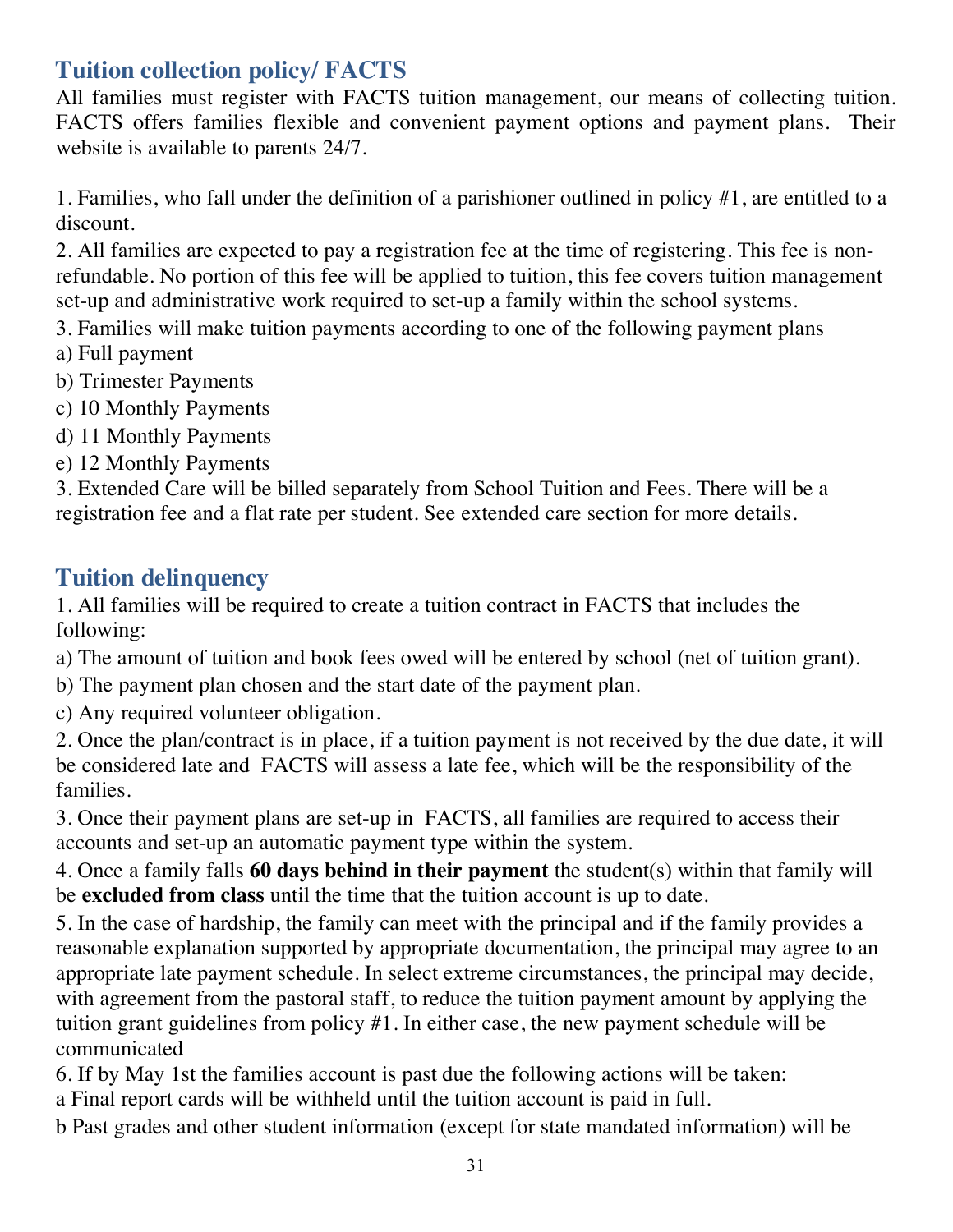withheld for student transferring to another school.

c 8th grade students will be withheld from graduation activities and diplomas will be withheld until account is up to date.

7. When school ends in June, the principal will contact any family with an outstanding balance. If the tuition and fees has still not been paid by August 1st, the names of those families will be turned over to the Diocesan Legal Group for follow-up and those families will not be allowed to return the next year.

# **Uniform Policy**

The school uniform is worn as a symbol of pride in oneself and the school community. The school needs the parents and guardians to support and cooperation to enforce the school uniform policy.

Students will be in uniform on the first day of school. The school principal has final determination of appropriate attire and hairstyles.

#### *All school uniforms can be purchased through:*

Schoolbelles, 7661 South Harlem Avenue , Bridgeview, IL 60455 (708) 929 - 4695 Fax # (708) 929- 4697

# **Pre-kindergarten Uniform** *Only*

Pre-kindergarten students will wear the Our Lady of Charity gym uniform with gym shoes (plain black or white shoes with velcro no flashing lights, cartoon characters, etc.) everyday.

### *Grades K-8*

| <b>Shirts/Blouses</b> |            |                                                                                                                                                                                            |
|-----------------------|------------|--------------------------------------------------------------------------------------------------------------------------------------------------------------------------------------------|
| Boys:                 | Grades K-8 | Long or short sleeve white polo shirts $*$                                                                                                                                                 |
| Girls:                | Grades K-8 | Plain white uniform button-down cotton blouses<br>or white long or short sleeve polo shirts*                                                                                               |
|                       |            | *Shirts, blouses, and polos must be tucked in at all times.                                                                                                                                |
| Pants                 |            |                                                                                                                                                                                            |
| Boys:                 | Grades K-8 | Black twill dress trousers;<br>trousers should fit appropriately and be worn at<br>the waist. This also applies to out-of-uniform days.<br>No baggy or oversized trousers will be allowed. |
| Girls:                | Grades K-8 | Black twill dress trousers may be worn year-round.                                                                                                                                         |
|                       |            |                                                                                                                                                                                            |

#### Skirts/Jumpers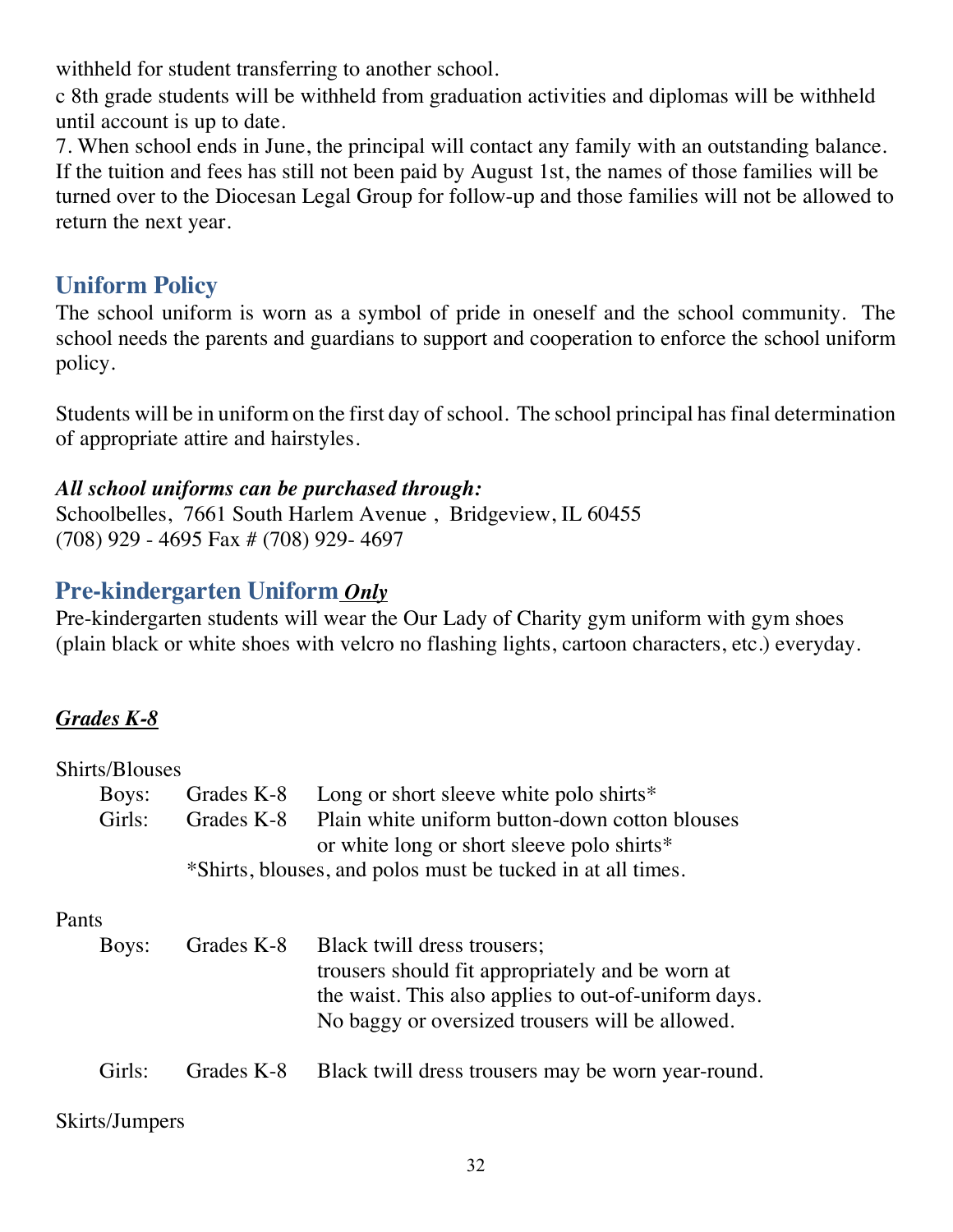| Girls: | Grade 5-8 | Grades K-4 White/red/black plaid v-neck jumpers<br>White/red/black plaid split skirts or kick pleat |
|--------|-----------|-----------------------------------------------------------------------------------------------------|
|        |           | Skirts*                                                                                             |

\*If shorts are worn under the skirts, they must be shorter than the skirt. Proper skirt length is TWO INCHES above the knee or longer.Black leggings may be worn under the skirt or jumper.

#### Sweaters

| Boys:  |            | Grades K-8 Plain red cardigans, red v-neck pullovers, or |  |
|--------|------------|----------------------------------------------------------|--|
|        |            | OLC sweatshirts must be worn.                            |  |
| Gurls: |            | Grades K-4 Plain red cardigans or OLC sweatshirts may be |  |
|        |            | worn.                                                    |  |
|        | Grades 5-8 | Plain red cardigans, red v-neck pullovers, red vests,    |  |
|        |            | or OLC sweatshirts must be worn.                         |  |
|        |            |                                                          |  |

#### Socks/ Tights

| Boys:  |            | Grades K-8 Black or white socks                                 |  |
|--------|------------|-----------------------------------------------------------------|--|
| Girls: | Grades K-8 | Knee-high or over the ankle solid red, white, or                |  |
|        |            | black socks or tights are permitted. Black leggings may be worn |  |
|        |            | under the skirt or jumper.                                      |  |

#### **Shoes***- Students K-8*

- Black or brown dress shoes must be worn with the school uniform. Heels should be low and have a soft sole. All black or all white low-top sneakers may also be worn with the school uniform. Sneakers should not have designs, contrasting logos, flashing lights, or any other distractions.
- Sneakers are required on gym days
- Snow, hiking, or cowboy boots, or other forms of outdoor footwear, are not permitted in class. If it becomes necessary to wear any of the above because of weather conditions, they must be exchanged for school shoes in the classroom.
- School principal will make the final determination of the appropriateness of the shoe. Please be conservative with your choice of shoe. If necessary, parents may be asked to replace the student's shoes.

#### **Hairstyles**

Student's hair must be neat, clean, well-groomed, and reflect a conservative style. Extreme styles are not acceptable: no tails, no designs of any kind, and no shaved to the skin (full or partial head). Boys may not have hair length past their collar and may not go below mid ear and the front may not pass the eyebrows. Hair must remain its natural color. No highlighted, frosted, or dyed hair is acceptable.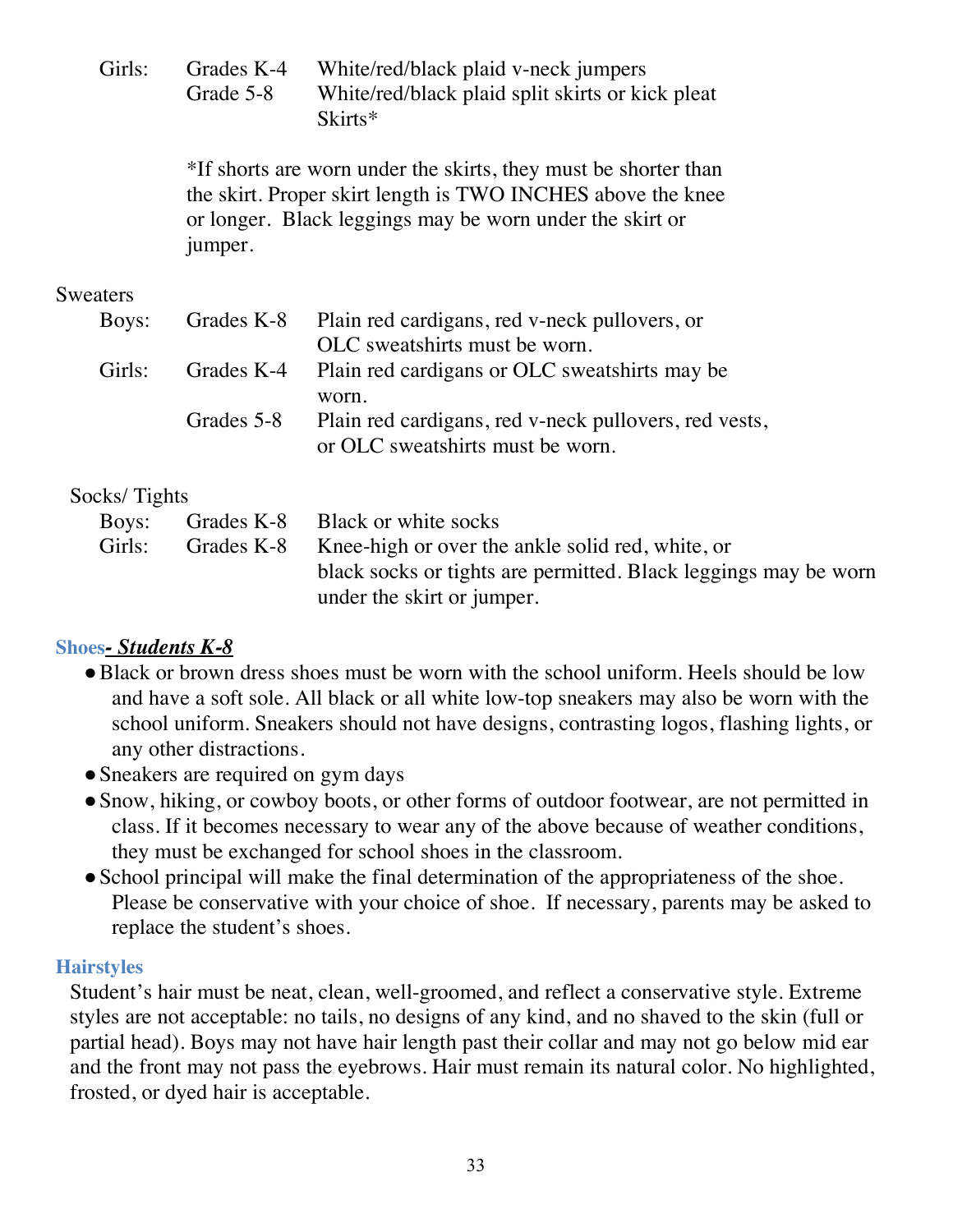#### **Jewelry, Make-Up, and Nail Polish**

- Makeup and nail polish are not permitted. This also applies for out of uniform days.
- Wrist watches and appropriate religious medals or crosses are the only jewelry that is permitted to be worn by students. Bracelets (except medical) are not allowed.
- Body art, including self-applied marker, ink, etc., is not allowed
- Girls who have pierced ears may wear one pair of small stud earrings. Earrings are not permitted in the cartilage of the ear. Boys are prohibited from wearing earrings.

#### **Warm weather uniform (optional)**

From the beginning of school until October 31 and from May 1 until the end of the school year.

#### Shorts- boys and girls

Grades K-8 Black walking shorts, shorts should be above the knee and below mid-thigh.

#### Socks- boys and girls

Grades K-8 over the ankle socks; no patterns or designs are allowed on socks.

Girls: Only solid red, white or black socks or tights are permitted

#### **Cold weather uniform (optional)**

From November  $1$ <sup>s</sup> until March 31st

#### Shirts

|        |             | Boys: Grades K-8 White turtleneck knit shirts or long sleeve white |
|--------|-------------|--------------------------------------------------------------------|
|        | polo shirts |                                                                    |
| Girls: |             | Grades K-8 White turtleneck knit shirts or long sleeve white       |
|        | polo shirts |                                                                    |

#### Pants/Slacks- Boys and Girls

Grade K-8 Black twill slacks (no jeans, polyester pull-ups, or corduroys)

# **Gym uniform for all grades**

- Only Our Lady of Charity or Cicero Catholic School logo gym wear is permitted. Sweatpants must be worn at the waist. Sweatpants must be worn to ankle length.
- Students may wear a long sleeve t-shirt underneath their gym shirt from November 1st through March 1st. The only color permitted is white.
- Students are required to wear standard gym shoes.
- Gym wear may only be worn on gym (P.E.) days.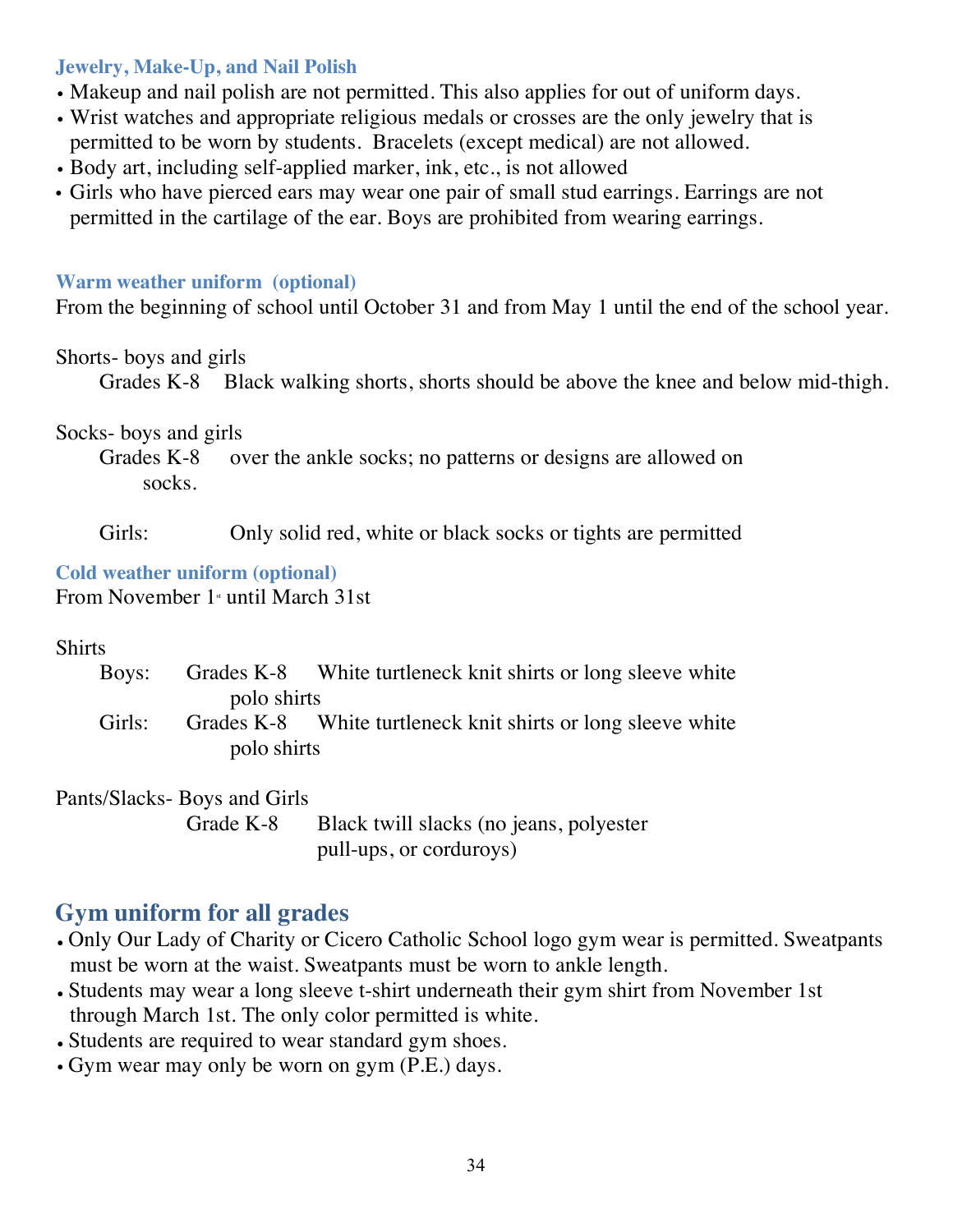# **Non-uniform days**

Children are not required to wear their school uniforms on these days:

- 1. The child's birthday
- 2. A day where the child has earned a "No uniform day" as a prize or reward
- 3. Days in which the school has declared an out-of-uniform day due to a Student Council activity, a holiday celebration, class pictures, or other special occasions

When children are not in uniform, they are expected to come to school dressed appropriately. Tight fitting clothing as well as T-shirts, buttons or patches with suggestive or double meanings are not appropriate dress for school. Halter tops, tank tops, short-shorts, skinny jeans, leggings, yoga pants, and excessively loose fitting clothes may not be worn.

The school reserves the right to have the child call home for a change of clothes should he/she be dressed inappropriately for school.

The uniform code on jewelry, make up, nail polish, hair, and shoes applies on non-uniform days.

## **Vacations during the school year**

Because of the serious disruption to a child's learning process, vacations during the school year are strongly discouraged. "Making up the work" never substitutes for the actual classroom experience and teacher's instruction. Likewise, grades invariably slip as a result of such vacations. If parents do arrange such a vacation, however, advance written notice should be given to the main office, stating the exact days the child will be absent. The school takes no responsibility for the learning missed during the absence, nor will teachers prepare work to be done during the trip. When the child returns, he/she is to ask each teacher what work/tests have to be made up. It is the responsibility of the parents to see that the child learns the material, makes up the work, and prepares for the tests.

# **Visitors**

For reasons of security and safety, all school visitors must first register in the school office. All visitors must sign the visitors log inside the main office. Parents are not to enter the principal's office or classrooms at any time without an appointment or permission of the principal. Parents must schedule an appointment to formally visit a classroom.

# **Volunteer and chaperone guidelines**

Prior to the field trip, the lead teacher will provide chaperones with information regarding the trip, expectations for supervising students, and emergency procedures. The following general guidelines will help you perform your duties as a chaperone.

1. School rules apply on school-sponsored events. Chaperones are expected to comply with school policies, follow the directions given by the school's lead teacher, work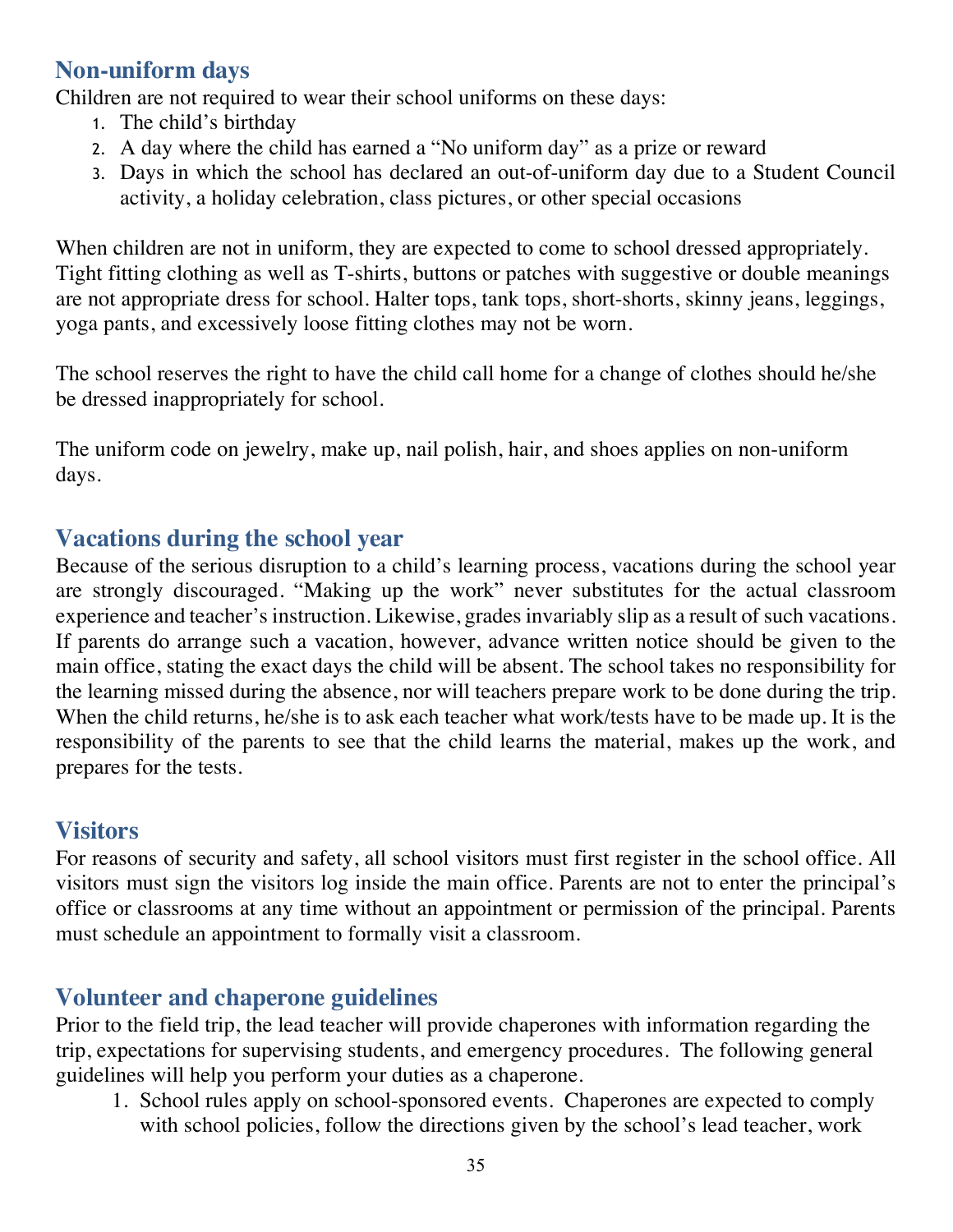cooperatively with other staff and volunteers, and model appropriate behaviors for students. Chaperones are responsible for student behavior, but it is the responsibility of the teacher to discipline a student.

- 2. Chaperones will be assigned to a specific position and group of students on a school trip or activity. Due to the need for close supervision of participating students, no other children (infants, non-school siblings, visitors, relatives or friends) will be permitted on the field trips. The focus of the chaperone must be on active supervision of her/his group of students at all times. As a chaperone, you will focus on and be responsible for a small group of students, helping them learn and making sure they behave appropriately at all times. *"If you can't see the student, you are not supervising!"*
- **3.** Students must stay with you at all times. Go over the buddy system with students in your care. Account for your group regularly and before moving to new activities. *Count, count, count throughout the day!*
- 4. Be sure you know when and where to meet the rest of the school group at the end of the day. Be readily available, be mindful of safety concerns and respond to student needs. Follow the directions of the lead teacher. Do not use your cell phone for non-emergency or non-trip related purposes. It is not acceptable for outside work or reading to be completed while you are supervising students.
- **5.** Student behavior is your responsibility. School rules related to student behavior apply. Go over rules and standards of behavior, safety rules, and any site-specific rules with students. Do not permit students to get involved in any extra activities not pre-approved by administrators and parents, such as purchasing anything for students without the teacher's permission.
- **6.** Eating and drinking are not permitted outside of designated areas and predetermined times.
- **7.** For the protection of both, the student and the chaperone should not place themselves in situations in which they are alone with a student.
- **8.** In order to comply with school policy, chaperones may not
	- . use, sell, provide, possess or be under the influence of drugs or alcohol.
	- . use tobacco or tobacco products in the presence of, or within the sight of, students.
	- . possess any weapon or firearm.
	- . administer any medication, prescription or nonprescription, to students.
- **9.** Questions regarding these guidelines should be directed to the principal or the teacher.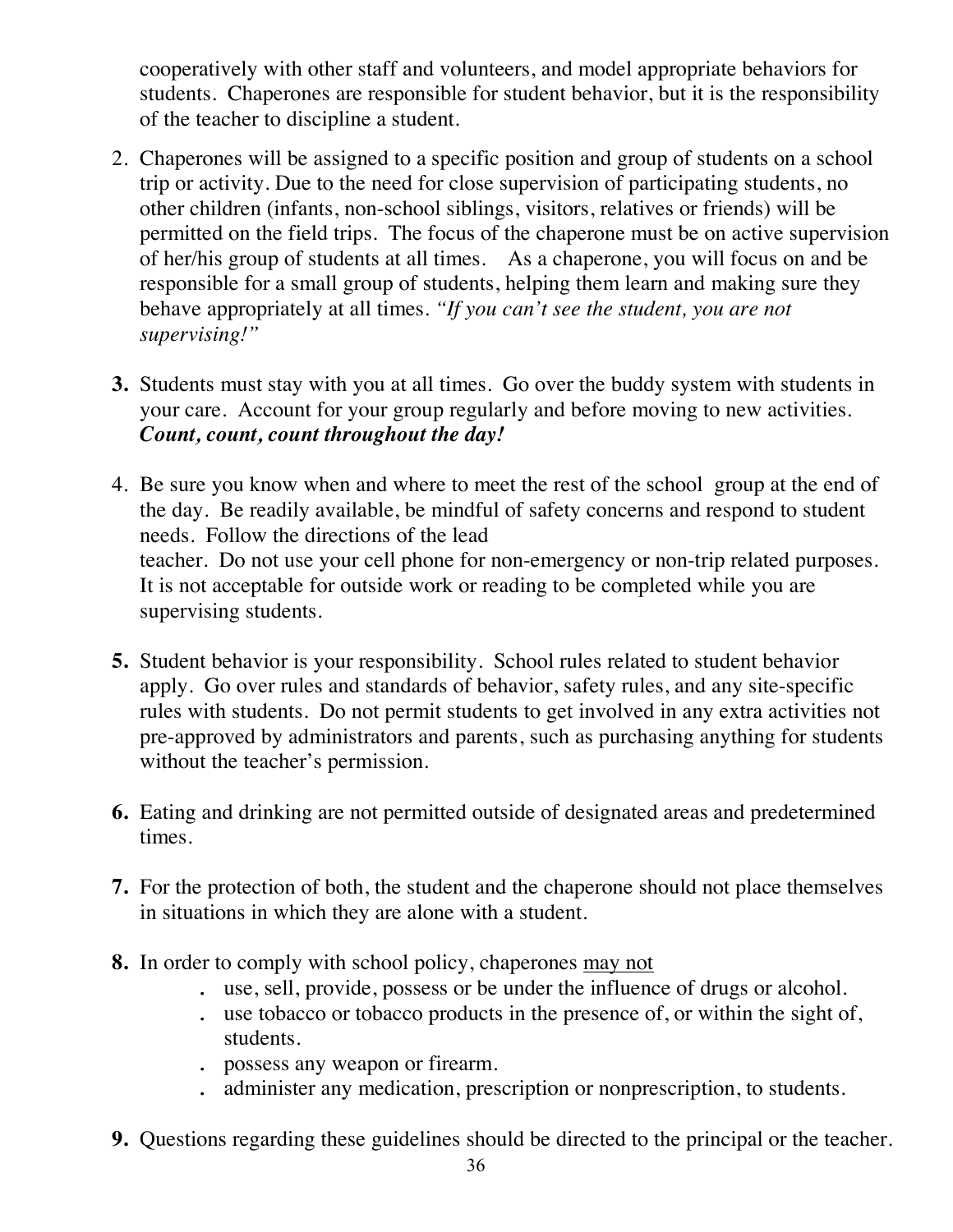## **Volunteer requirements**

As part of their total educational program experience, children participate in a variety of field trips within the school year. A parental permission slip must be signed and returned to the school before a child may participate. Parents who would like to serve as chaperones must complete all the necessary Archdiocesan requirements for volunteers in order to be allowed to assist in the supervision of children on field trips. All chaperones and parent volunteers must be at least 21 years of age and comply with the following Safe Environment requirements:

- VIRTUS class certificate of attendance or on-line
- Background check through the virtus app
- Code of Conduct Personnel Acknowledgement Form
- Child Abuse and Neglect Tracking System (CANTS) form
- Mandated report

#### **Weapons**

Students shall not carry, possess, display, or use weapons in school or on school premises. Depending on violation circumstances, students will be counseled, suspended, or expelled. The definition of weapons for which students can be expelled includes, but is not limited to, knives, shotguns, brass knuckles, billy clubs, look-a-likes, or any other item (such as bats, pipes, sticks, etc.) if used to cause bodily harm.

#### **Winter weather**

When the outside temperature and/or wind chill factor is 10 degrees or below, all children remain indoors for recess. When the temperature is above 10 degrees and the air is generally dry, all children are expected to go outdoors.

For preschool, the guidelines followed for out door play is 25 degrees and below 90 degrees.

### **Right to amend**

The school's policy and procedures are updated continually to meet the changing needs of our students. As such, the principal reserves the right to amend the parent handbook as needed. The school will attempt to keep parents/guardians notified of all changes as soon as practical. However, some changes may be made immediately due to unforeseen circumstances.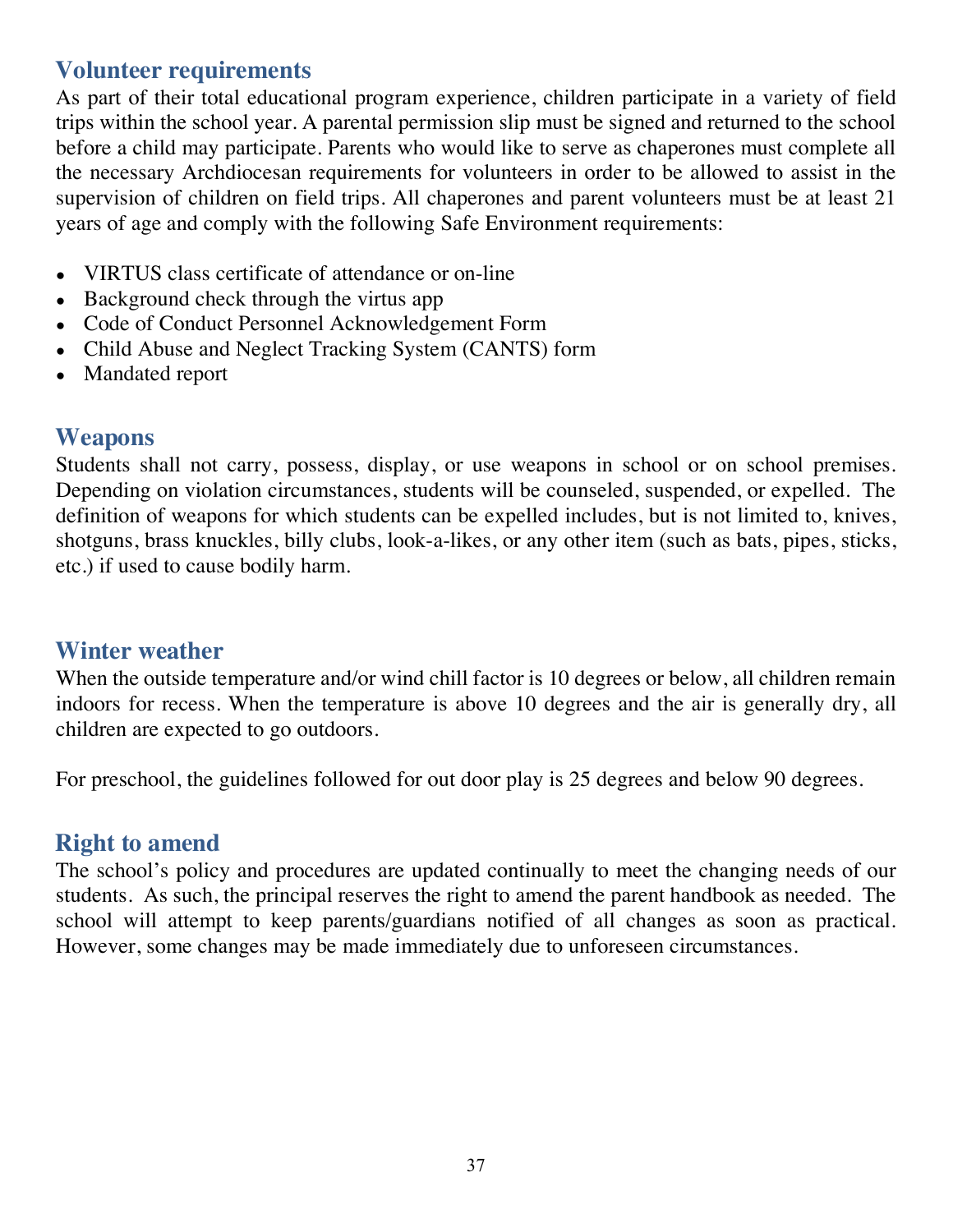

**OUR LADY of CHARITY SCHOOL** 3620 South 57th Court, Cicero, IL 60804 (708) 652-0262 www.olc-school.org

- DATE: September 1, 2021
- TO: Parents, Teachers and all other School Employees
- FROM: Frank Zarate, Jr., Principal
- RE: Notification Letter Concerning Asbestos Content & Management Plan for Your School

In 1986, Congress passed the Asbestos Hazard Emergency Response Act. (AHERA). That law requires all schools, kindergarten through twelfth grade, to be inspected and identify and asbestos-containing building materials. The law further requires the development of a Management Plan, based upon the findings of the inspection, which outlines our intent in controlling the potential for exposure to asbestos fibers in our schools.

In the past, asbestos was used extensively in building materials because of its insulating and fire retarding capabilities. Virtually any building built before the late 1970's contains at least some asbestos in pipe insulation and structural fireproofing. We too have buildings that contain asbestos material. The primary concerns arise when these materials begin to deteriorate or become damage.

The school has been inspected and some asbestos containing materials were identified in your building. The materials are distributed in various locations and include floor tile, pipe insulation and mechanical areas **not readily accessible to building occupants or students.**

Your school's Inspection Report and Management Plan outlines in detail the methods used to maintain the materials in a safe manner. In addition, as required by law, appropriate school staff members have been trained to administer this program.

A copy of the inspection report and the management plan is on file at your local school office for review if you so desire.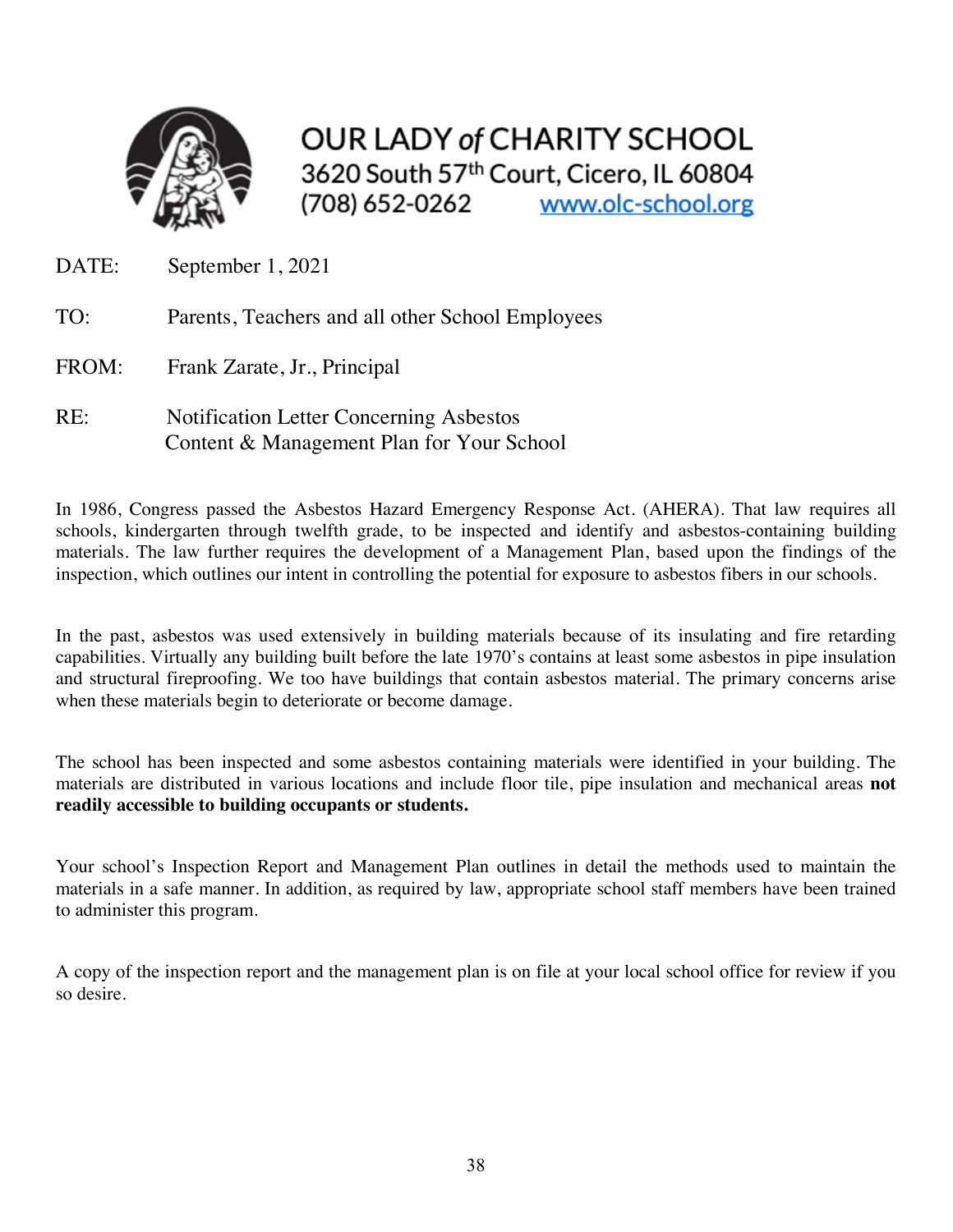

**OUR LADY of CHARITY SCHOOL** 3620 South 57th Court, Cicero, IL 60804 www.olc-school.org (708) 652-0262

| FECHA:         | 1 de septiembre del 2021                                                                                                   |
|----------------|----------------------------------------------------------------------------------------------------------------------------|
| PARA:          | Padres, maestros y empleados escolares                                                                                     |
| DE:            | Frank Zarate, Jr., Director                                                                                                |
| <b>ASUNTO:</b> | Carta de Notificación con relación al Plan de Manejo y Control de<br>Materiales con contenidos de Asbestos para su escuela |

En 1986, el Congreso aprobó la Ley de Respuesta de Emergencia contra los Peligros del Asbesto (AHERA por sus siglas en inglés). Esa ley obliga a todas las escuelas, desde el jardín de niños hasta el 12o grado, a ser inspeccionadas y a identificar materiales utilizados en su construcción que contengan asbestos. La ley exige el desarrollo de un Plan de Control y Manejo basado en los hallazgos de la inspección, el cual delinea nuestra intención de controlar la exposición potencial a las fibras de asbestos en nuestras escuelas.

En el pasado, los asbestos se utilizaron de manera muy amplia en materiales de construcción debido a sus capacidades de aislamiento y para retardar los incendios. Virtualmente cualquier edificio construido antes de la segunda mitad de los años 1970's contiene al menos algunos asbestos en el aislamiento de las tuberías y en las estructuras contra fuego. Nosotros también tenemos edificios con materiales que contienen asbestos. La preocupación principal surge cuando estos materiales comienzan a deteriorarse o se dañan.

Después de la inspección realizada a su escuela se identificaron en su edificio algunos materiales que contienen asbestos. Estos materiales se encuentran en diferentes lugares incluyendo las losetas del piso, el aislamiento de las tuberías y las áreas mecánicas **no accesibles a los ocupantes de los edificios o a los estudiantes.**

El Plan de Inspección y Manejo de su escuela delinea en detalle los métodos utilizados para mantener bajo un control seguro estos materiales. Además, como lo indica la ley, varios miembros apropiados de la escuela han sido capacitados para administrar este programa.

En el archivo de la oficina de su escuela local se encuentra una copia del reporte de inspección y del plan de control y manejo para que usted pueda revisarlos si así lo desea.